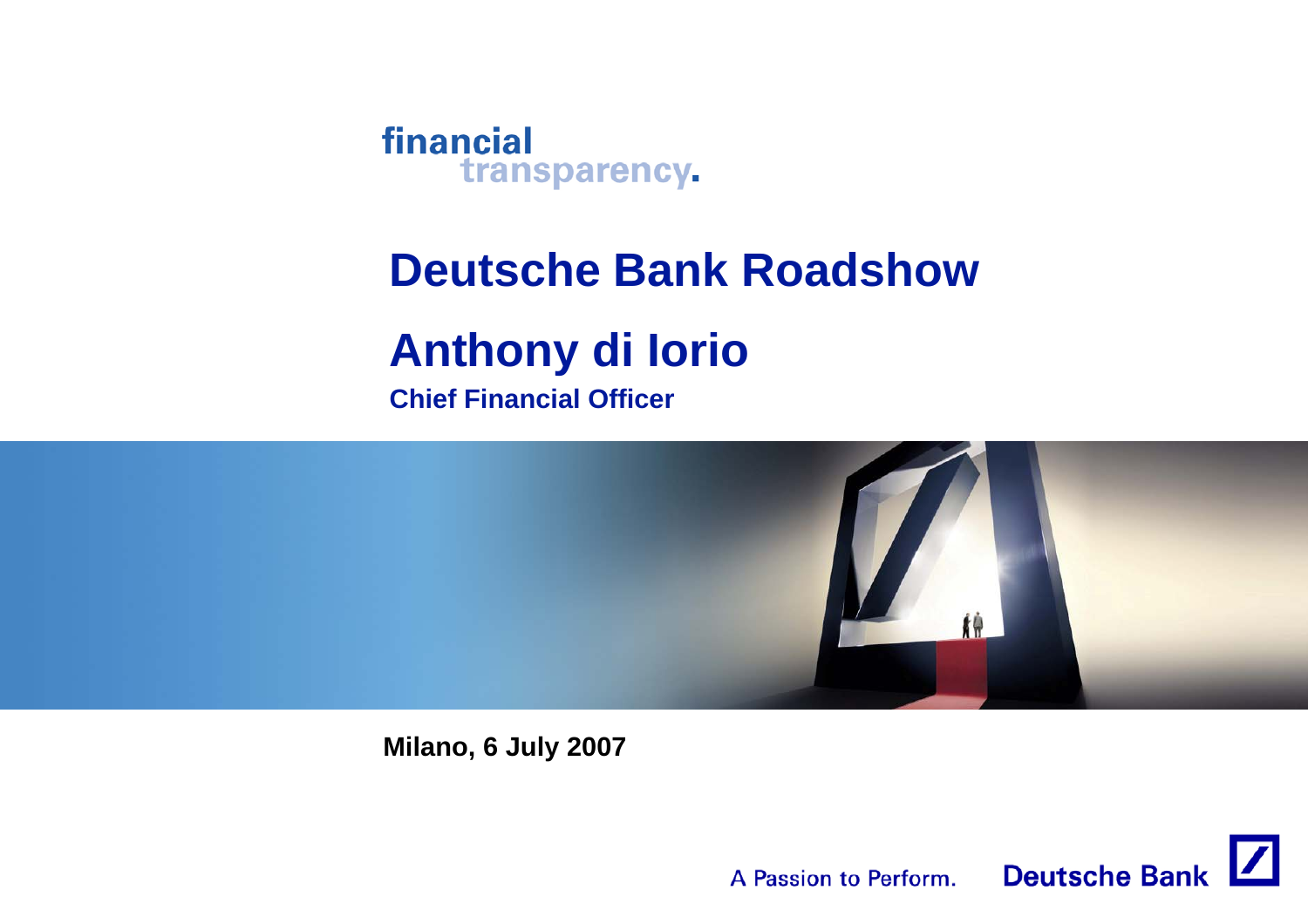

# **Agenda**

| $\mathbf{1}$ | <b>Outstanding performance</b>          |
|--------------|-----------------------------------------|
|              | 2 Strengthened strategic positions      |
| <b>3</b>     | <b>Phase 3 of our Management Agenda</b> |

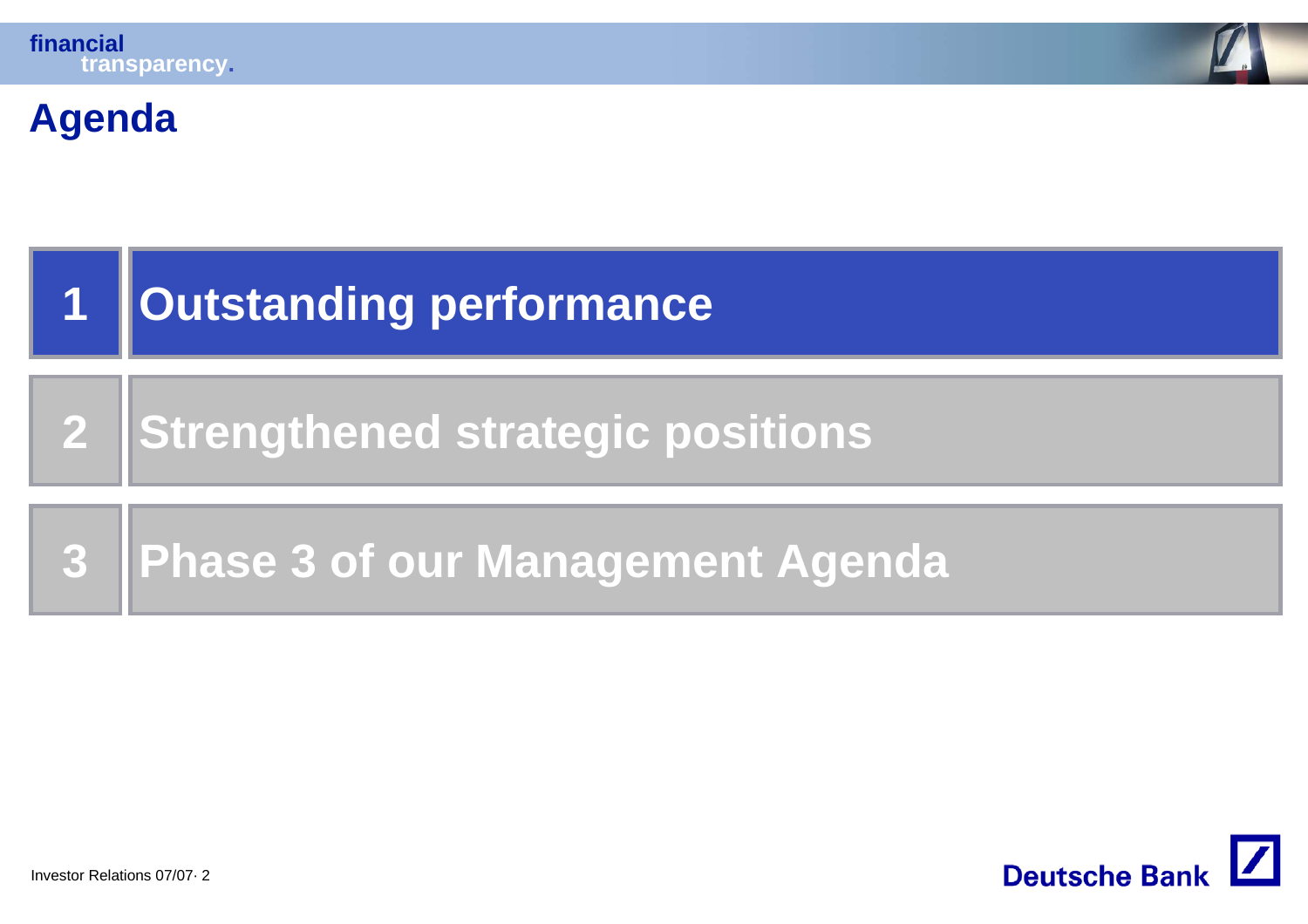



## **Strong revenue momentum combined with cost control**

In EUR bn

**1st quarter** 

**Deutsche Bank** 

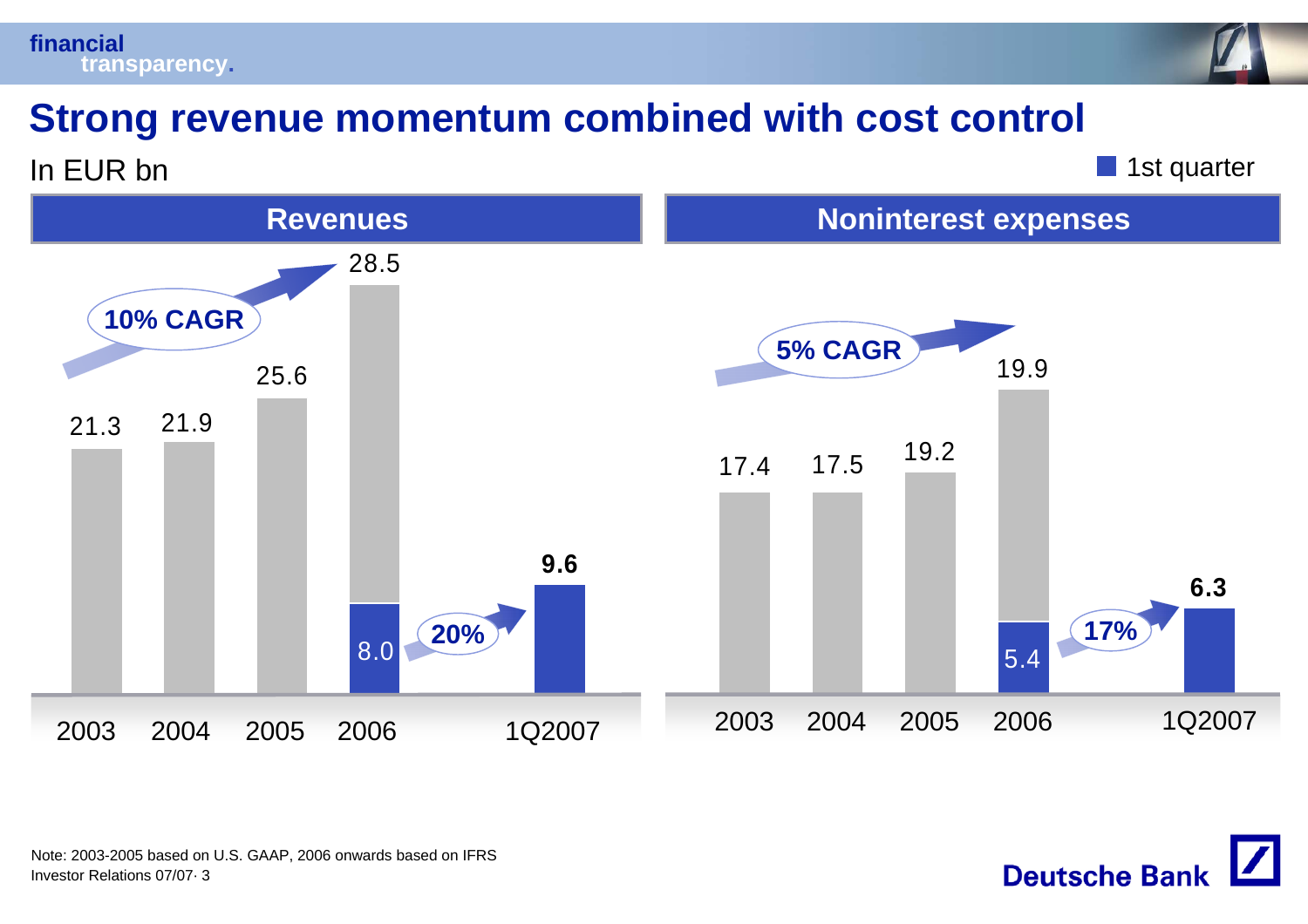

# **Outstanding profit growth**



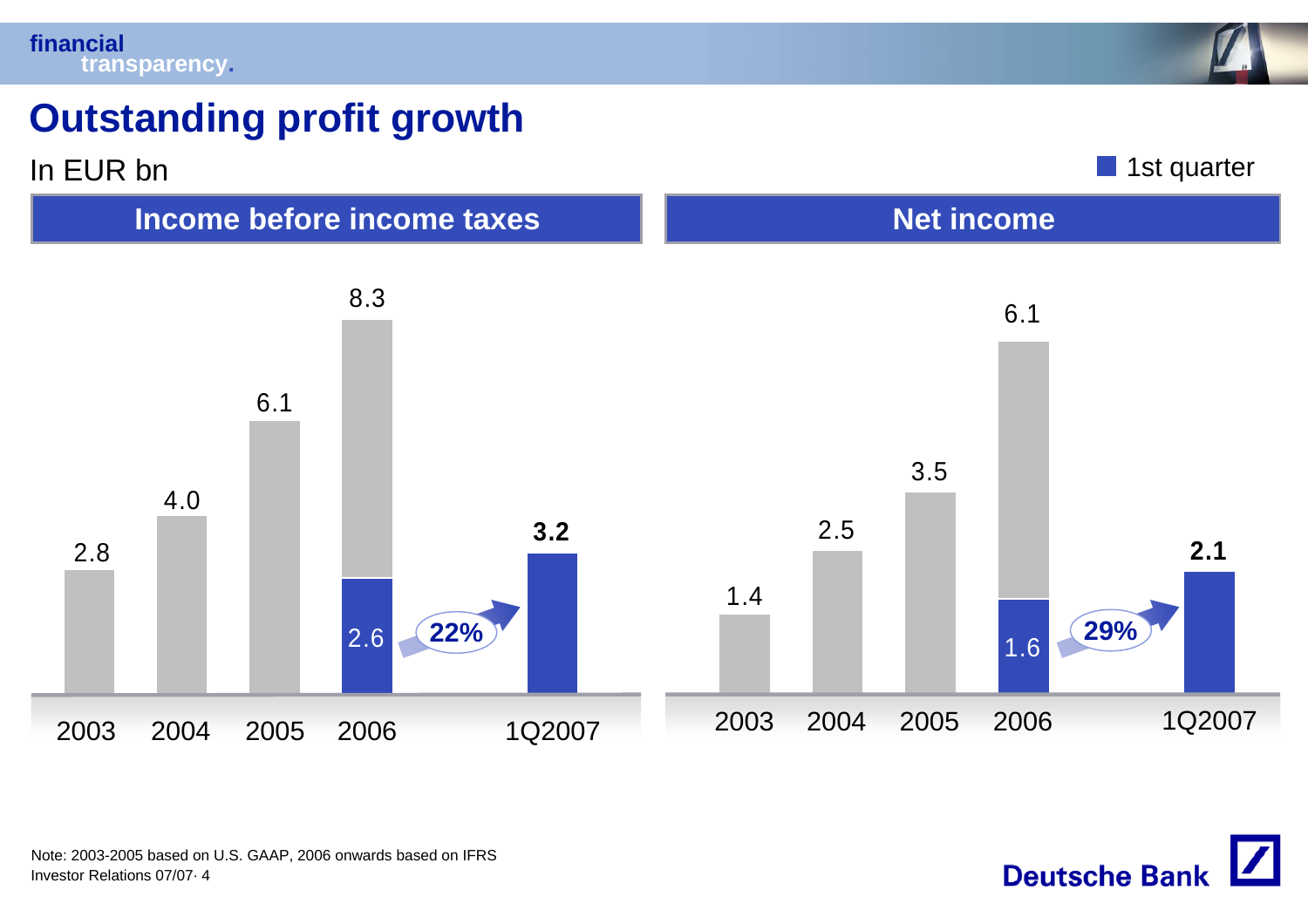

#### **Outperformance against key targets**

**1st quarter** 

**Deutsche Bank** 



from 2006 as per revised target definition: excludes significant gains (net of related expenses) / charges

(2) 2003-2005 reported; from 2006 as per revised target definition: excludes significant gains (net of related expenses) / charges

Note: 2003-2005 based on U.S. GAAP, 2006 onwards based on IFRS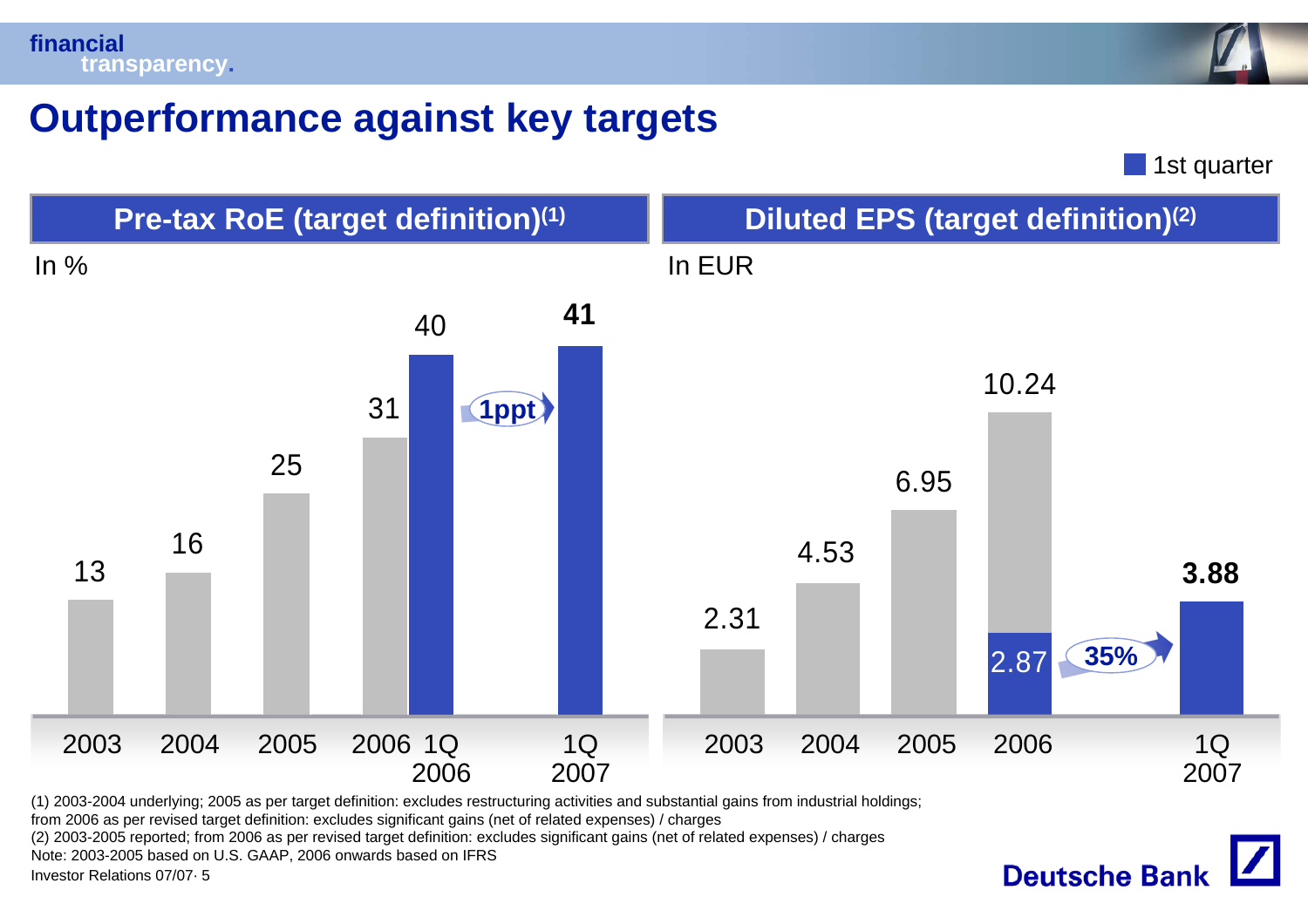



# **Delivery to shareholders**



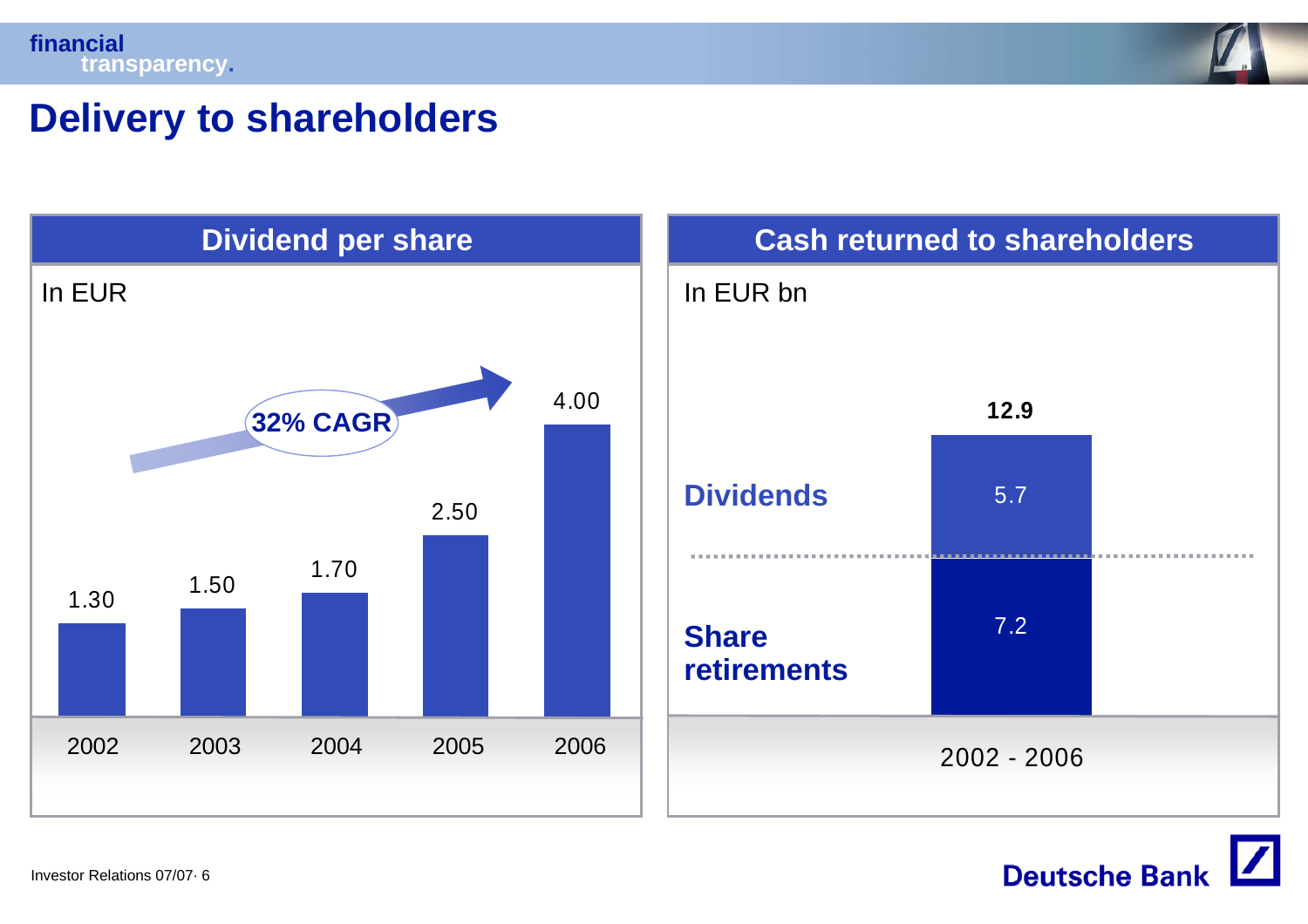

# **Agenda**

| 1   Outstanding performance        |
|------------------------------------|
| 2 Strengthened strategic positions |
| 3 Phase 3 of our Management Agenda |

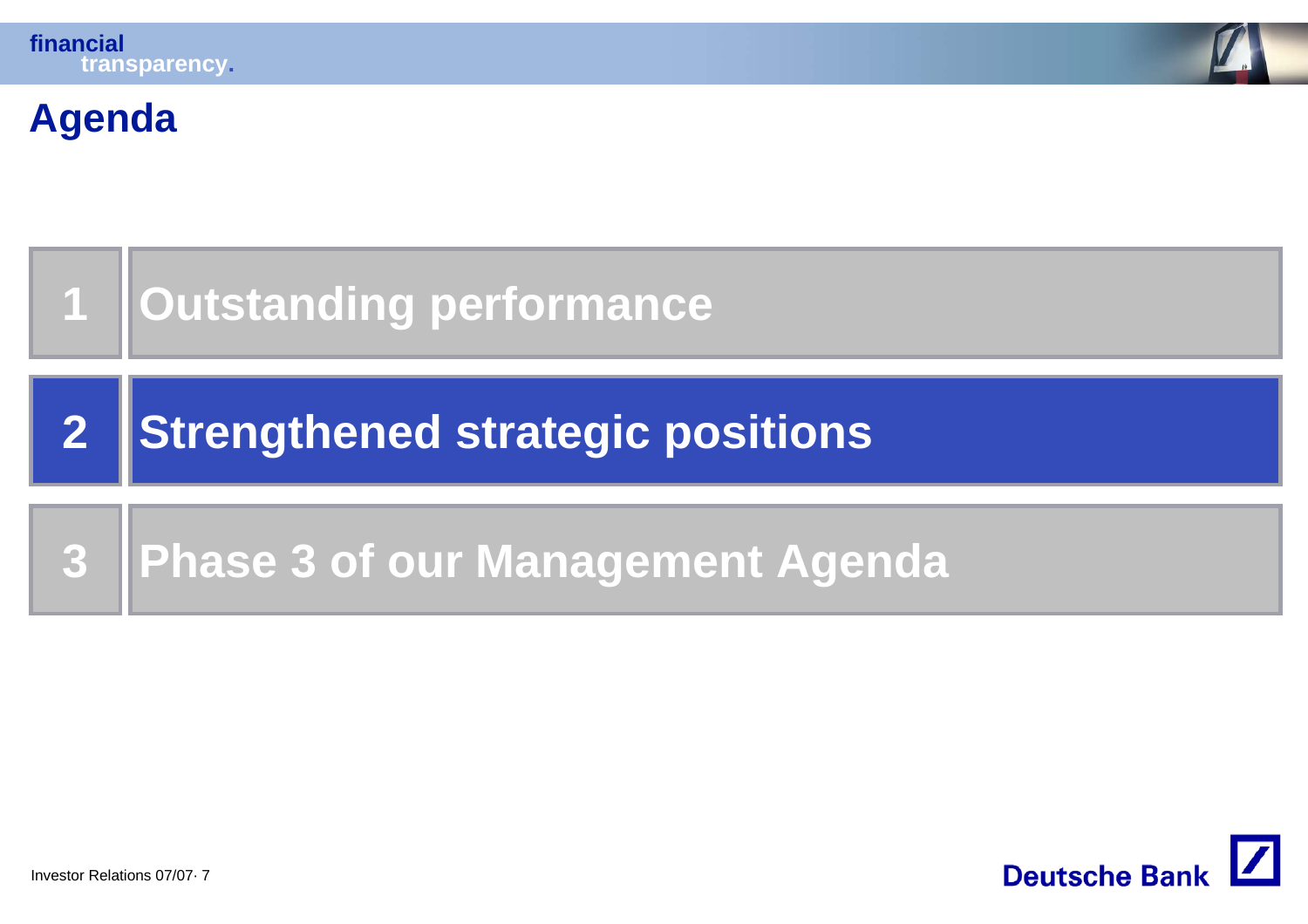

**Deutsche Bank** 

# **Well diversified global footprint**



(1) 1995 based on IAS, 2006 based on U.S. GAAP (figures are therefore not fully comparable); distribution for 1995 based on total net revenues before consolidation, distribution

for 2006 based on net revenues of CIB and PCAM; total net revenues also incl. Corporate Investments and Consolidation & Adjustments

(2) Based on 20-F (according to booking locations and based on internal assumptions regarding specific consolidation items)

Note: Figures may not add up due to rounding differences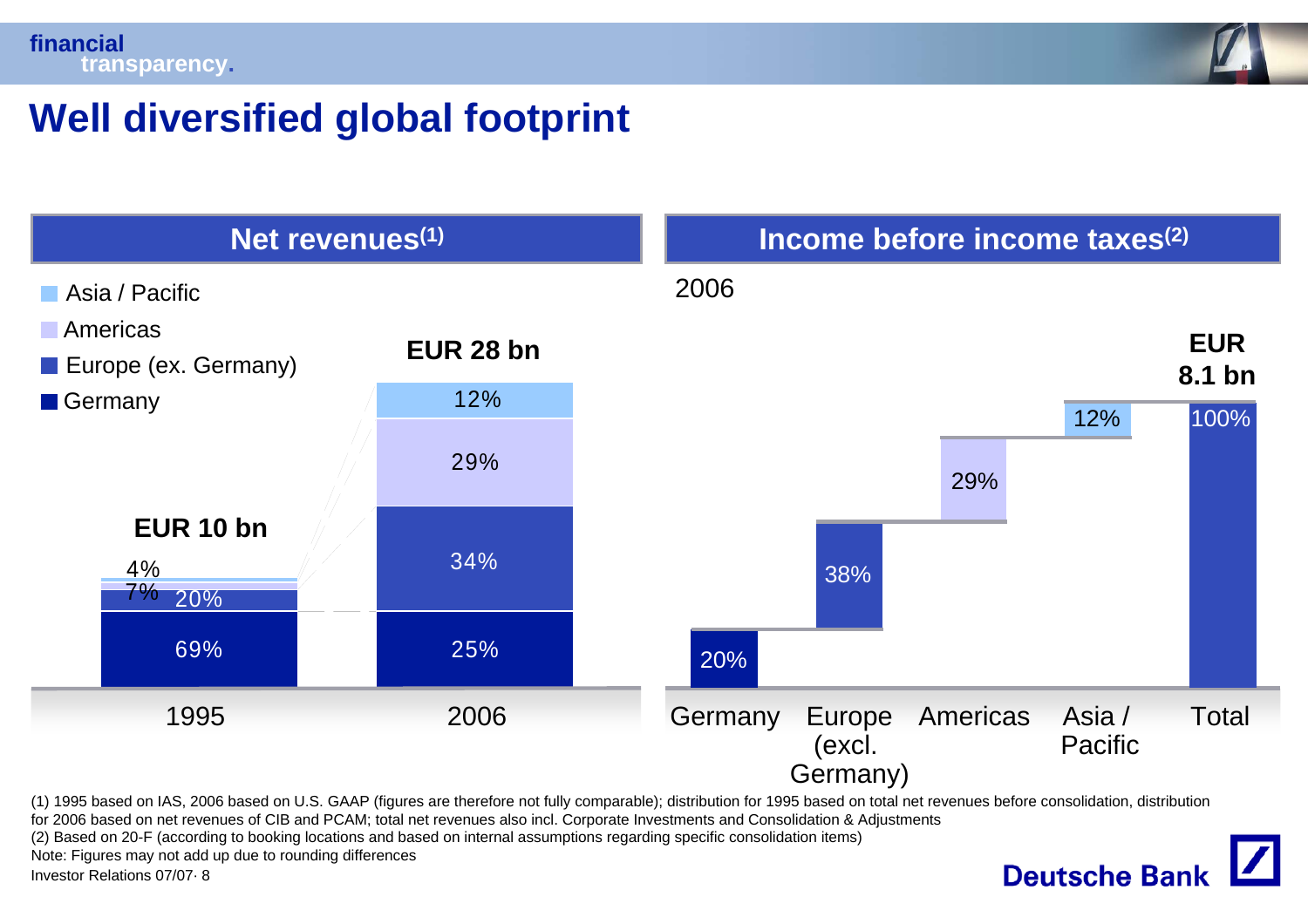

#### **A leading global investment bank …**

Revenues Corporate Banking & Securities 1Q2007, in EUR bn



(1) Diverging fiscal year

(2) Morgan Stanley CB&S comparable segment reflects investment revenues not included in Sales & Trading / Investment Banking

Note: Goldman Sachs excl. revenues from Principal Investments; translation into EUR based on average FX rate of respective reporting period;

DB CB&S total revenues include other revenues of EUR (0.1) bn

Source: Company data

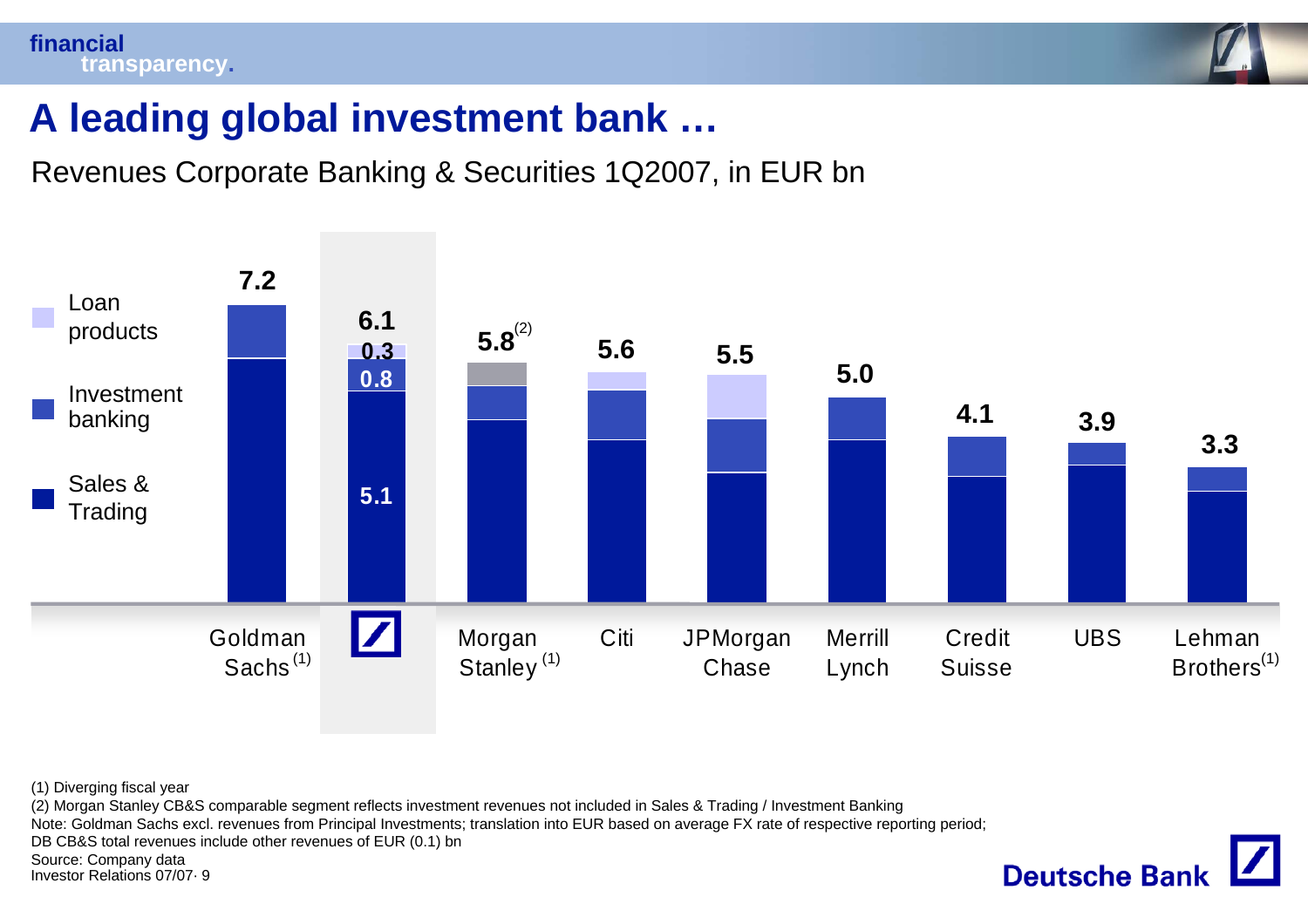



**Deutsche Bank** 

#### **… and a market leader in sales and trading**

Revenues Sales & Trading 1Q2007, in EUR bn



\* Diverging fiscal year

Note: Goldman Sachs and Morgan Stanley excl. revenues from Principal Investments or other investment revenues;

translation into EUR based on average FX rate of respective reporting period. Figures may not add up due to rounding differences.

Source: Company data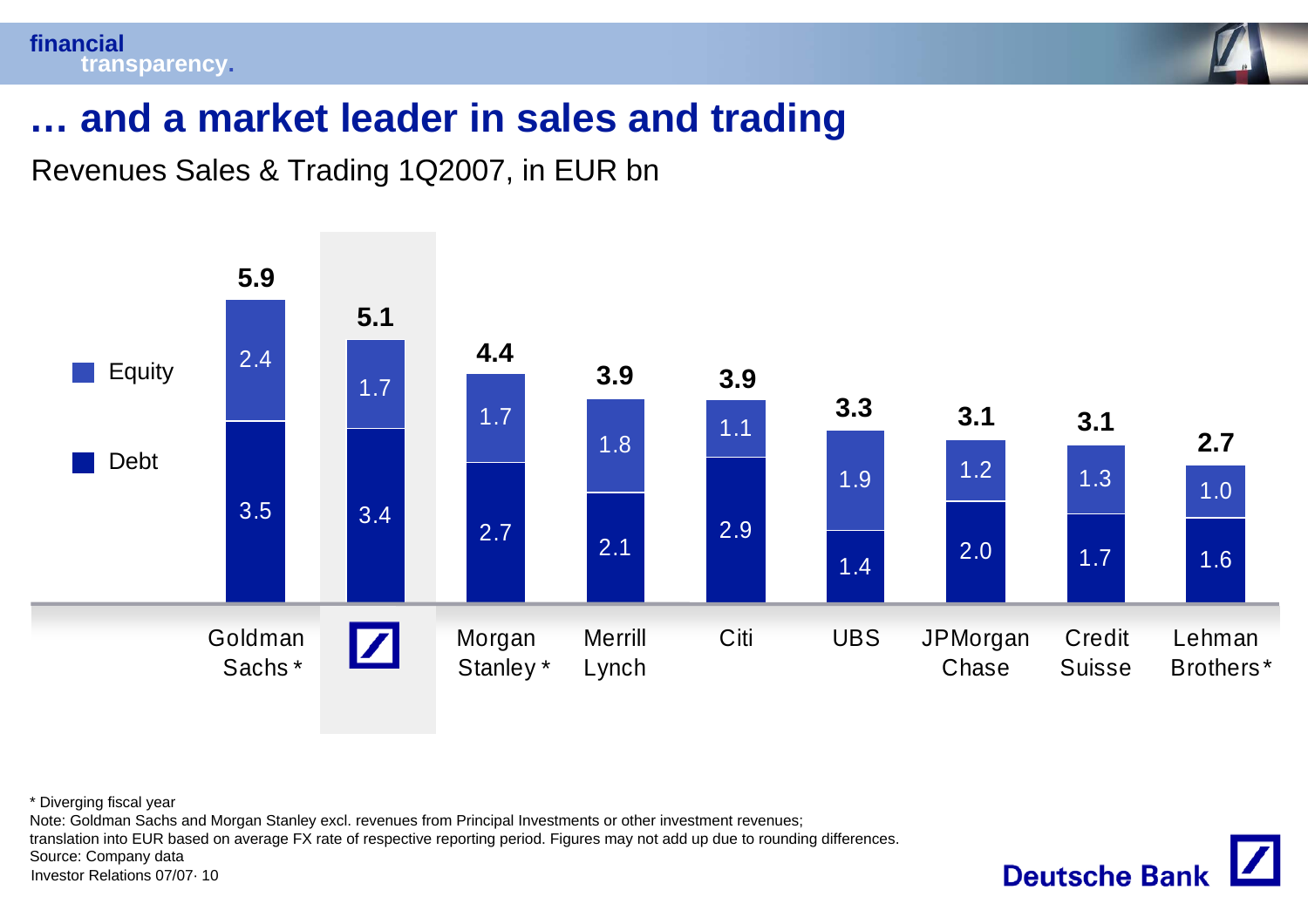

#### **Global Markets has shown consistent, stable earnings growth across market cycles …**



Investor Relations 07/07· 11\*Bear Stearns, Citigroup, Credit Suisse, Goldman Sachs, JP Morgan, Lehman Brothers, Merrill Lynch, Morgan Stanley, UBS and Deutsche Bank

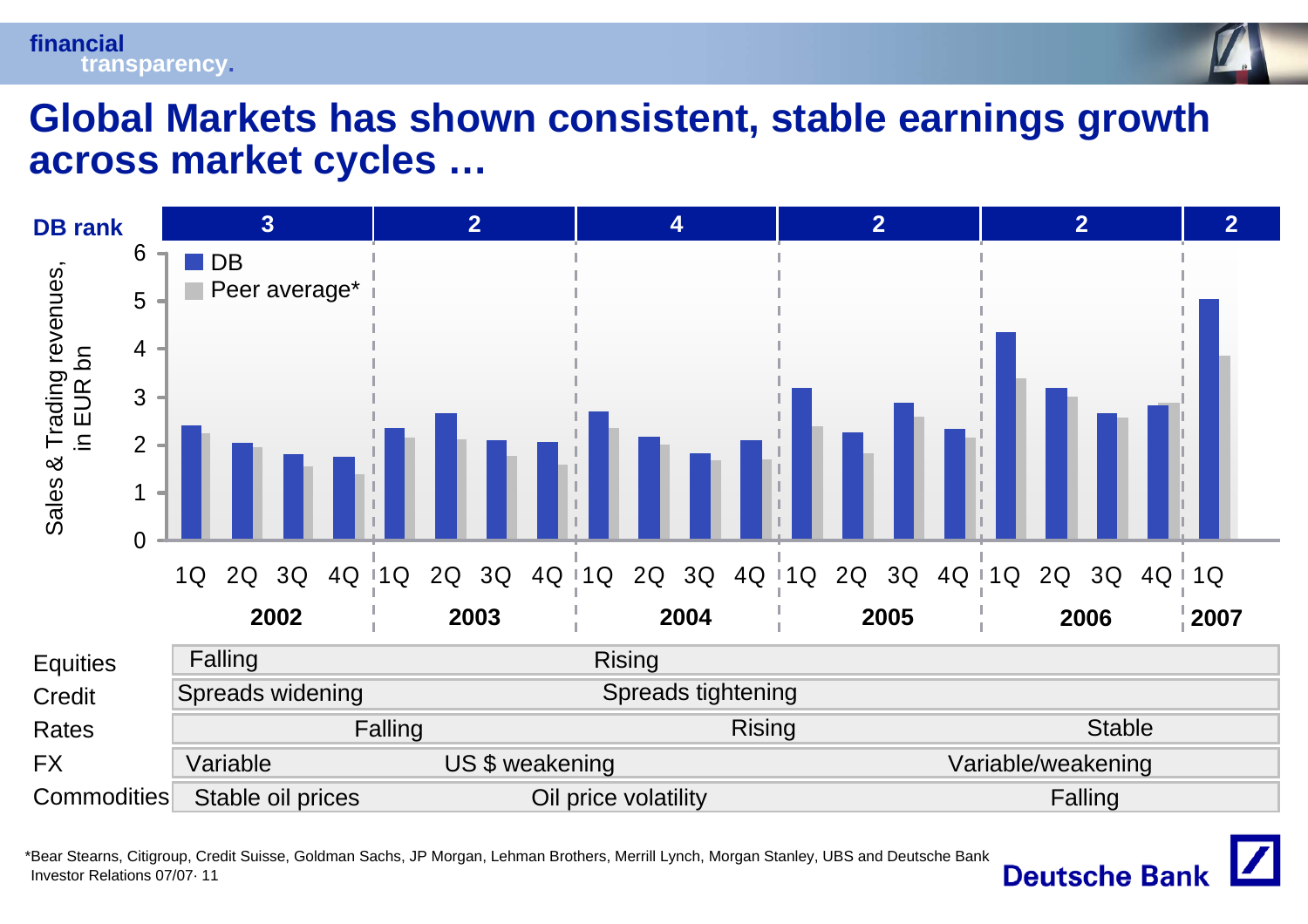

### **... thanks to a well diversified business portfolio**

Global Markets revenues, 2006



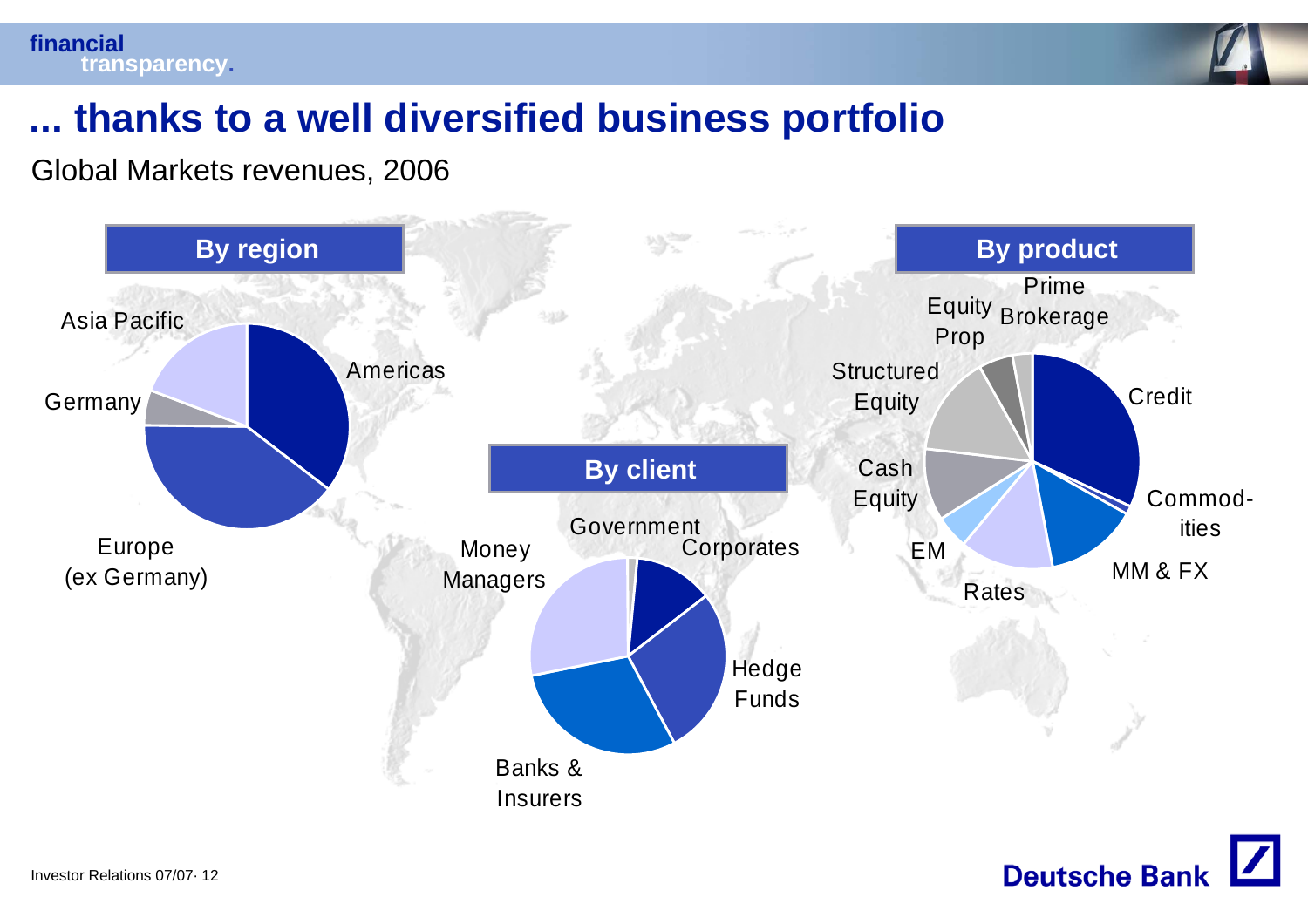

# **Global Markets is superbly positioned for stable growth**

Sales & Trading (debt / equity) revenues **Illustrative** Illustrative



| <b>Proprietary risk</b> | <b>Equities Prop</b><br><b>Credit Prop</b><br><b>Rates Prop</b><br><b>FX Prop</b>                                                                                                                                                                                               |
|-------------------------|---------------------------------------------------------------------------------------------------------------------------------------------------------------------------------------------------------------------------------------------------------------------------------|
| <b>Market access</b>    | <b>Cash Equities</b><br>Foreign Exchange<br><b>Government Bonds</b><br>Corporate Bonds<br><b>Money Markets</b>                                                                                                                                                                  |
| Intellectual capital    | <b>Equity Derivatives</b><br><b>Credit Derivatives</b><br><b>Rates Derivatives</b><br><b>FX Derivatives</b><br><b>Commodity Derivatives</b><br><b>Collateralized Debt Obligations</b><br><b>Securitized Products</b><br><b>Structured Finance</b><br><b>Distressed Products</b> |

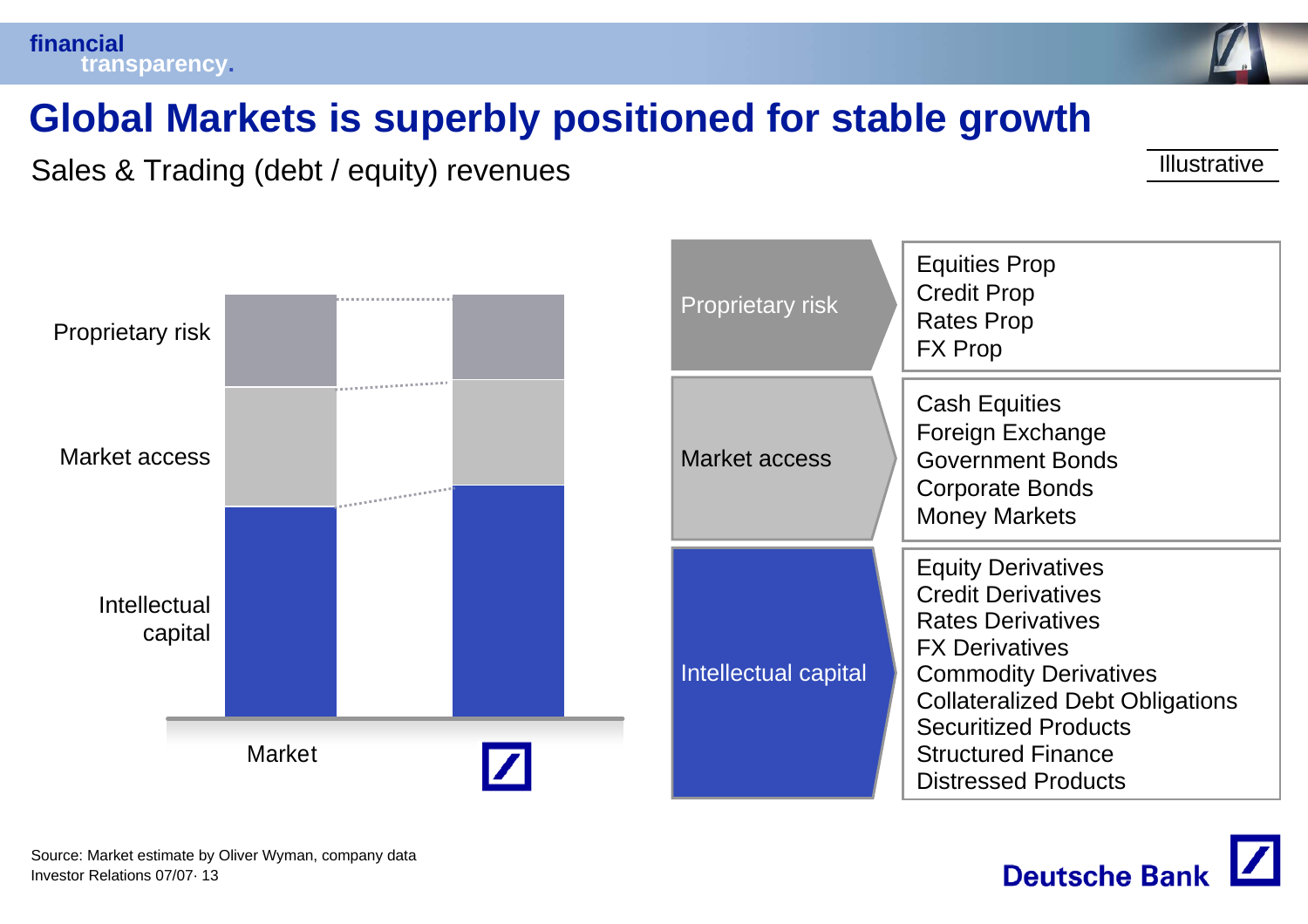

# **GTB - leadership in key products**

| <b>Product</b>                                                            | <b>Rank</b>    | <b>Market share</b> |
|---------------------------------------------------------------------------|----------------|---------------------|
| Euro clearing $(1)$                                                       | 1              | 17%                 |
| USD clearing $(2)$                                                        | $5\phantom{1}$ | 8%                  |
| <b>Export LCs Germany</b> <sup>(3)</sup>                                  | 1              | 23%                 |
| <b>Trustee for US Asset &amp; Mortgage</b><br><b>Backed Securities(4)</b> | $\overline{2}$ | 22%                 |
| US Debt (all) Trustee <sup>(5)</sup>                                      | $\overline{2}$ | 13%                 |
| Trade Finance Loans <sup>(6)</sup>                                        | $\mathbf 2$    | 7%                  |

Investor Relations 07/07· 14(1) Bundesbank: RTGS+/Target (as of December 2006) (2) Clearing House Interbank Payment System (CHIPS), (December 2006) (3) S.W.I.F.T. (December 2006) (4) Asset Backed Alert (FY, 2006) (5) Thomson Financial (3Q, 2006) (6) Dealogic (1 Jan – 30 Sept 2006)

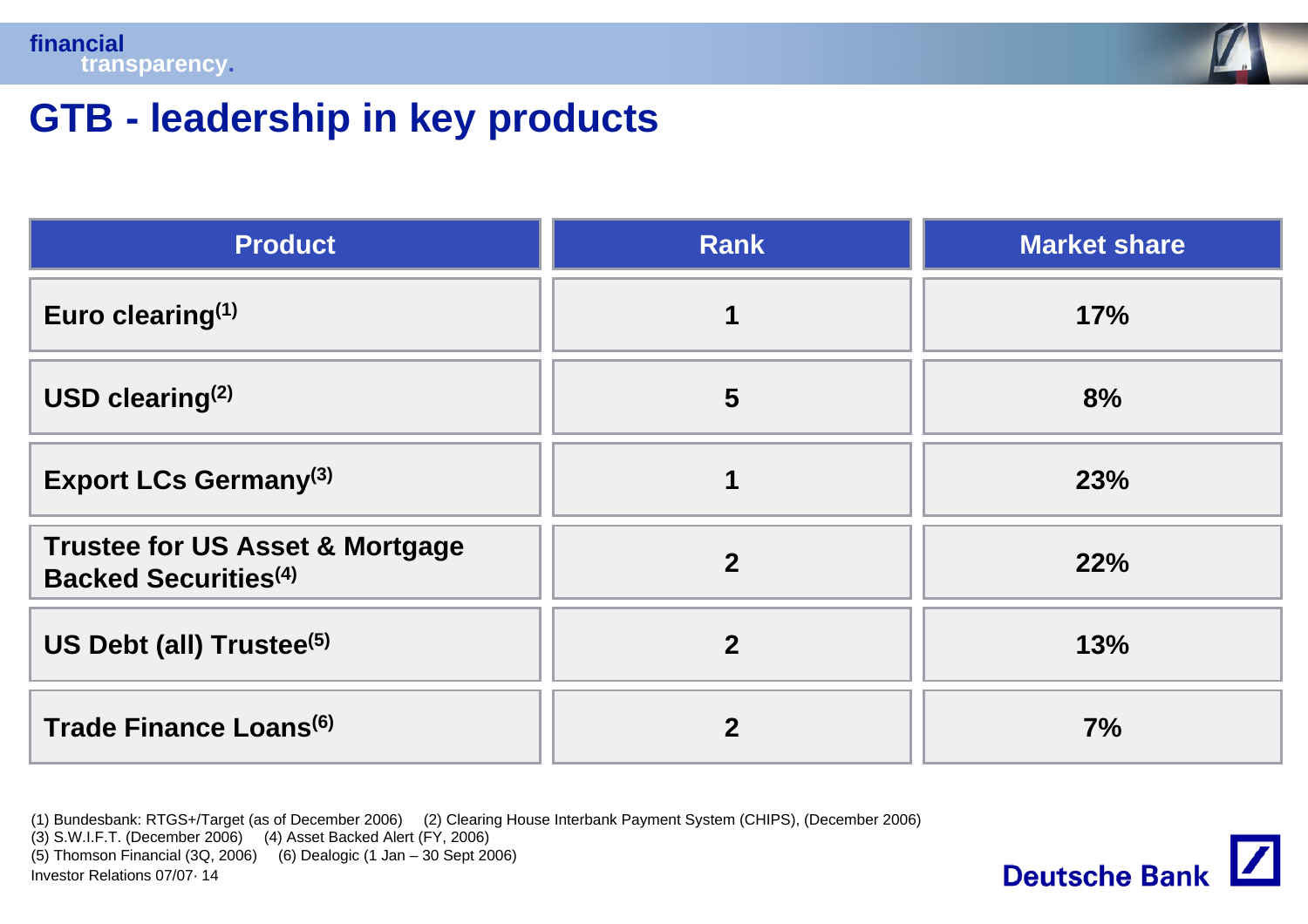

# **A strong and growing private clients franchise**

#### In EUR bn

**Net new money (1Q2006 – 1Q2007)**



**Deutsche Bank** 

PCAM invested assets, financial year end 2006



(1) Total Private Client Assets and 50% of BlackRock invested assets (2) Excluding PBC equivalent (DB invested assets comparable data not available)

(3) Goldman Sachs Asset Management includes assets held for HNWI

Note: Conversion into EUR based spot FX rates; figures may not add up due to rounding differences

Source: Company data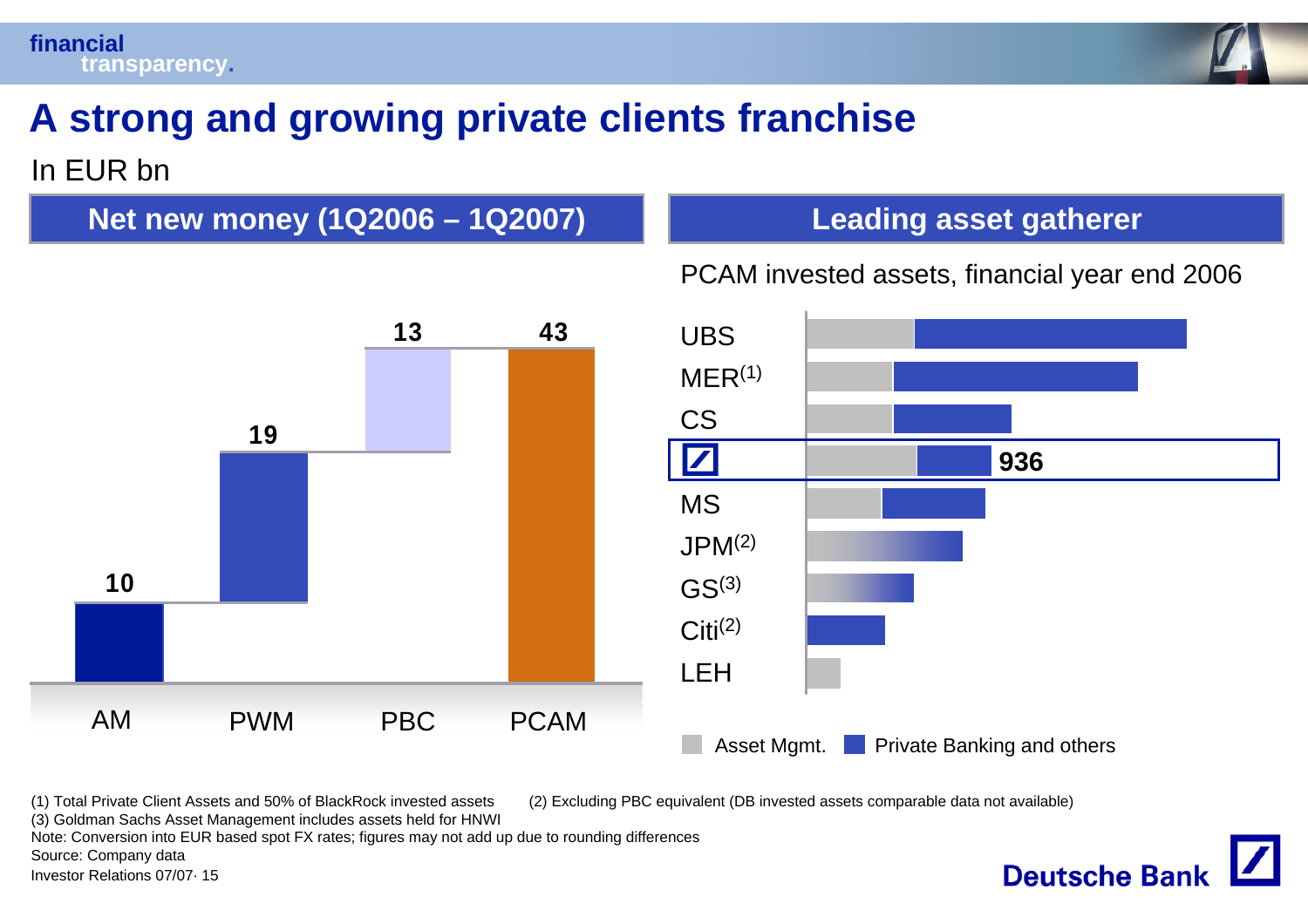



#### **AM is organized around four global business lines**

| <b>Retail</b>                                                                                                                                                                                                                                                                                                                                               | <b>Alternatives</b> | <b>Insurance</b>                                                                                                                                                                                                                                                | <b>Institutional</b>                                                                                                                                                                                                                                                     |
|-------------------------------------------------------------------------------------------------------------------------------------------------------------------------------------------------------------------------------------------------------------------------------------------------------------------------------------------------------------|---------------------|-----------------------------------------------------------------------------------------------------------------------------------------------------------------------------------------------------------------------------------------------------------------|--------------------------------------------------------------------------------------------------------------------------------------------------------------------------------------------------------------------------------------------------------------------------|
| <b>DWS</b><br><b>RREEF</b><br>Clients:<br>Clients:<br>$-$ Retail<br>- Institutional<br>- High Net Worth<br>- Institutional<br>Products:<br>Products:<br><b>Contract Contract Contract</b><br>ш<br>- Mutual Funds<br>- Real Estate<br>- Structured<br>- Infrastructure<br><b>Products</b><br><b>Hedge Fund of Funds</b><br>- Private Equity Fund<br>of Funds |                     | $\boldsymbol{\mathsf{Z}}$<br><b>Deutsche Asset Management</b><br>A Member of the Deutsche Bank Group<br>Clients:<br>a ser<br>- General account assets<br>of 120+ insurance<br>companies worldwide<br>Products:<br>- Fixed Income<br>- Alternatives<br>$-$ Quant | <b>Deutsche Asset Management</b><br>A Member of the Deutsche Bank Group<br>Clients:<br><b>COL</b><br><b>Pension Funds</b><br><b>Endowments</b><br>Corporates<br>Products:<br>ш<br>Equity<br>-<br><b>Fixed Income</b><br>Quant<br>÷,<br><b>Specialty FI</b><br>Cash<br>÷. |
| 241                                                                                                                                                                                                                                                                                                                                                         | 61                  | 110                                                                                                                                                                                                                                                             | 140                                                                                                                                                                                                                                                                      |
|                                                                                                                                                                                                                                                                                                                                                             |                     |                                                                                                                                                                                                                                                                 |                                                                                                                                                                                                                                                                          |
| <b>Invested assets</b><br><b>Total: 553</b><br>as of 31 March 2007, in EUR bn                                                                                                                                                                                                                                                                               |                     |                                                                                                                                                                                                                                                                 |                                                                                                                                                                                                                                                                          |

Investor Relations 07/07· 16Notes: Invested assets have been restated to properly reflect movement of RREEF and Insurance funds between channels Channel amounts shown above are based on UBR view which result in slightly different totals Figures may not add up due to rounding

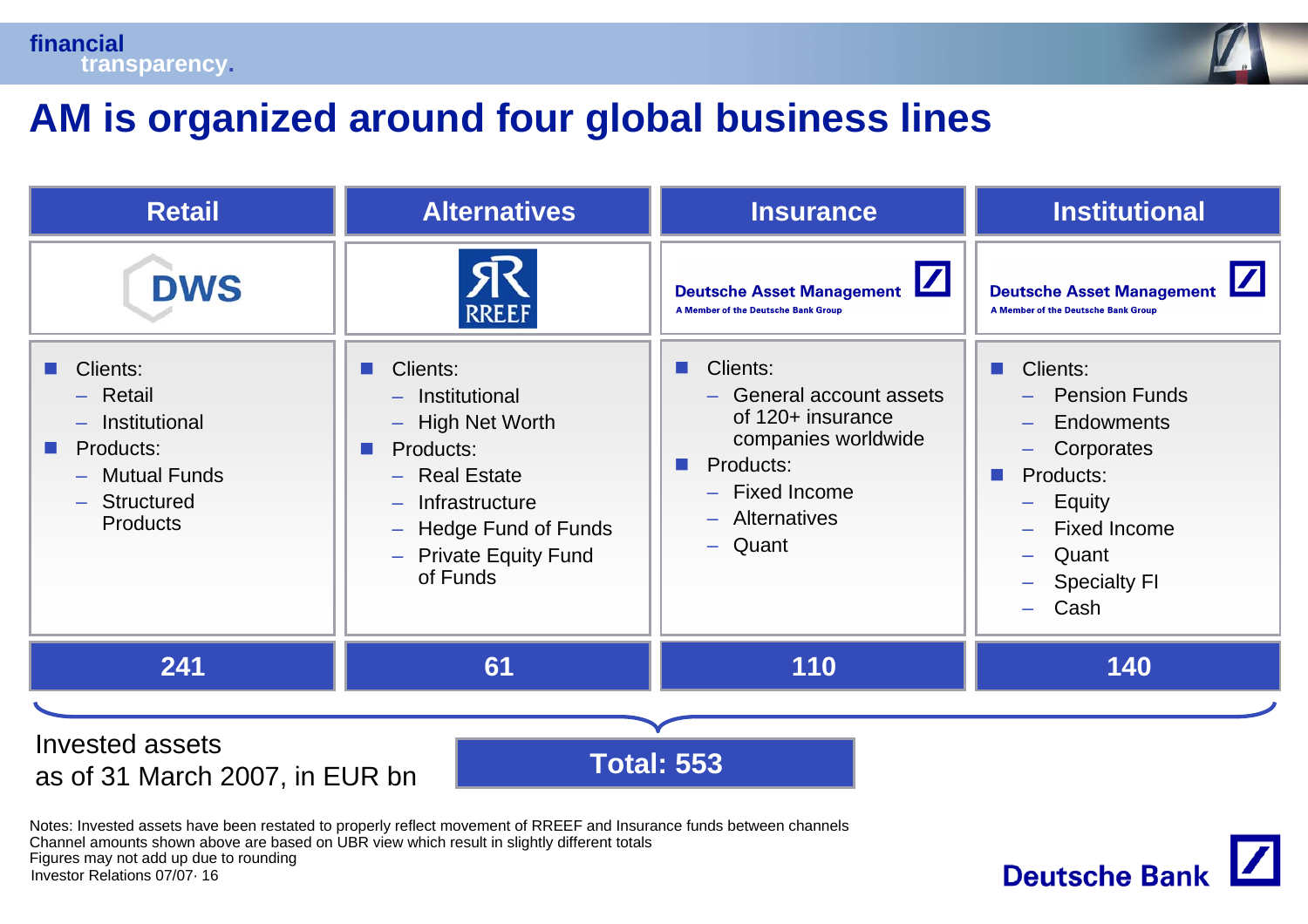

# **Our higher margin businesses drive 89% of revenues(1)**

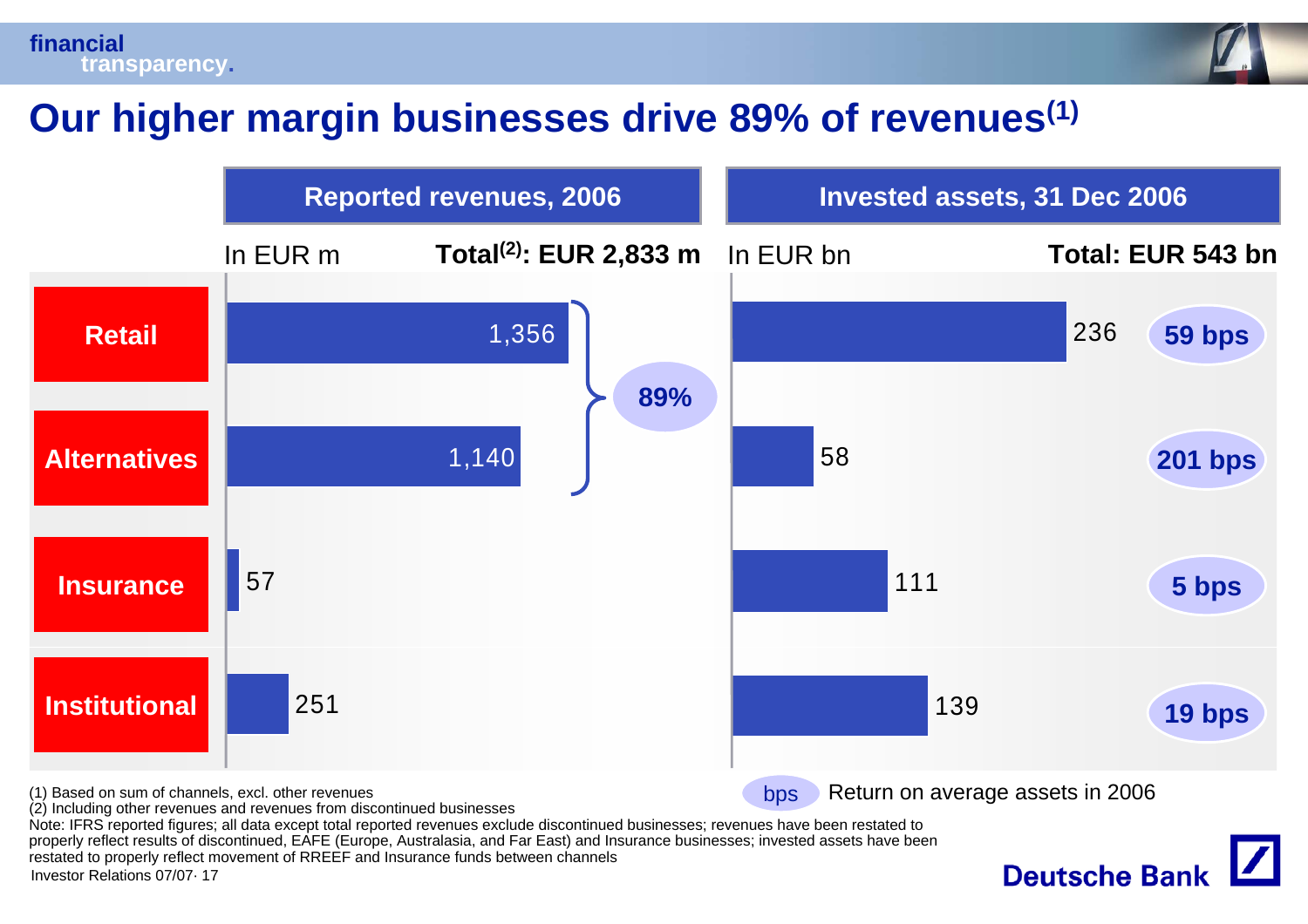



**Deutsche Bank** 

#### **PWM - asset growth across most markets**

| <b>PWM invested assets, in EUR bn</b>          |                                         | 15-month       | NNM*, in EUR bn         |                         |
|------------------------------------------------|-----------------------------------------|----------------|-------------------------|-------------------------|
|                                                |                                         | growth         | 2006                    | <b>1Q2007</b>           |
| Germany                                        | $\frac{149}{41}$                        | 20%            | $\overline{\mathbf{4}}$ | 1                       |
| <b>UK</b>                                      | $\blacksquare$ 12                       | $\blacksquare$ | $\blacksquare$          | $\boldsymbol{0}$        |
| Europe / Latin America /<br><b>Middle East</b> | 58<br>50                                | 16%            | $\overline{\mathbf{4}}$ | $\overline{2}$          |
| <b>USA</b>                                     | 55<br>56                                | (1)%           | $\mathbf{3}$            | (1)                     |
| Asia / Pacific                                 | $\begin{array}{c} 20 \\ 15 \end{array}$ | 32%            | $\overline{\mathbf{4}}$ | $\mathbf 1$             |
| Global                                         | 194<br>163                              | 19%            | 15                      | $\overline{\mathbf{4}}$ |
| 31 Dec 2005<br>31 Mar 2007                     |                                         |                |                         |                         |

Investor Relations 07/07· 18 \* NNM: Net new money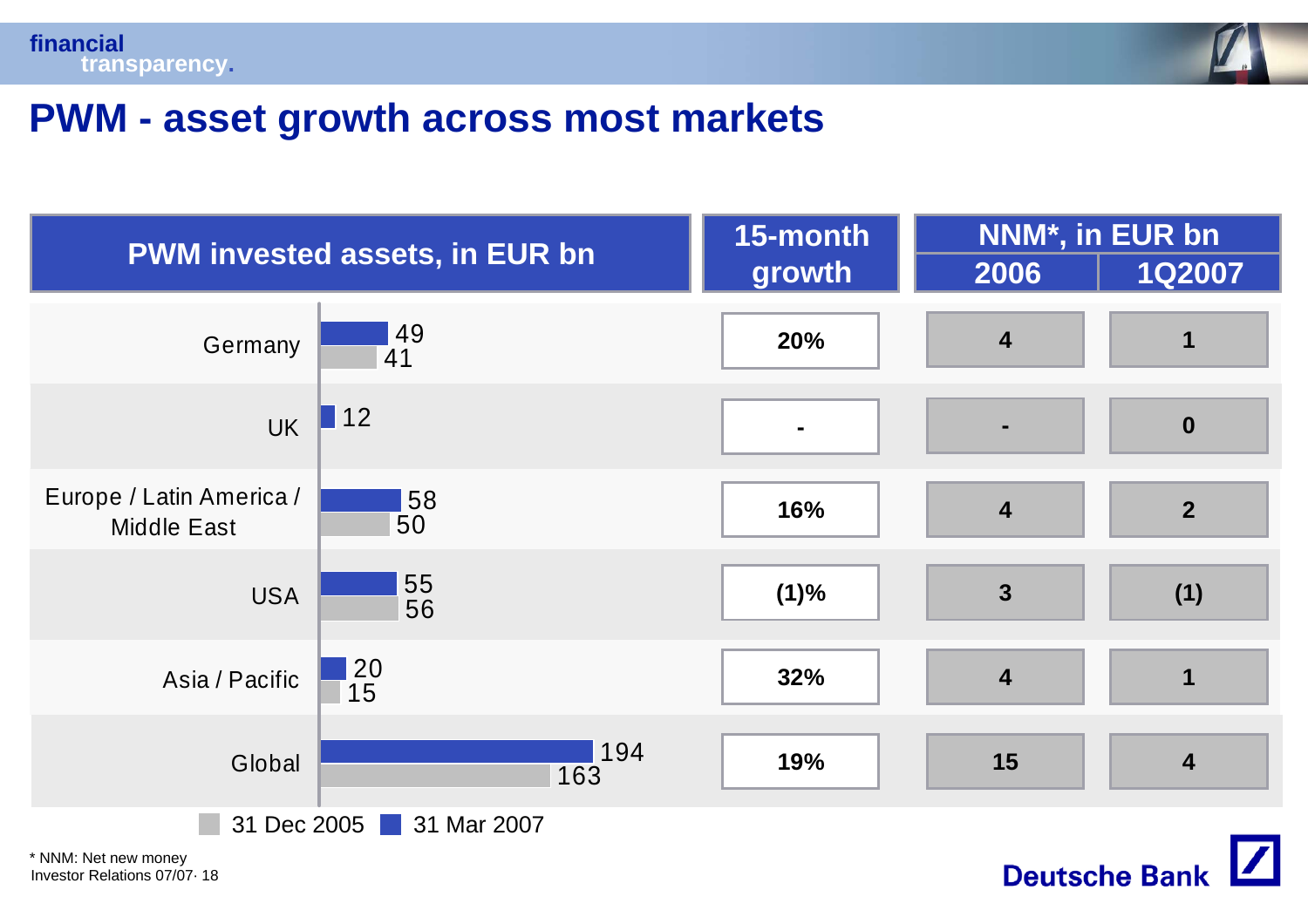

#### **PBC - a dynamic business**



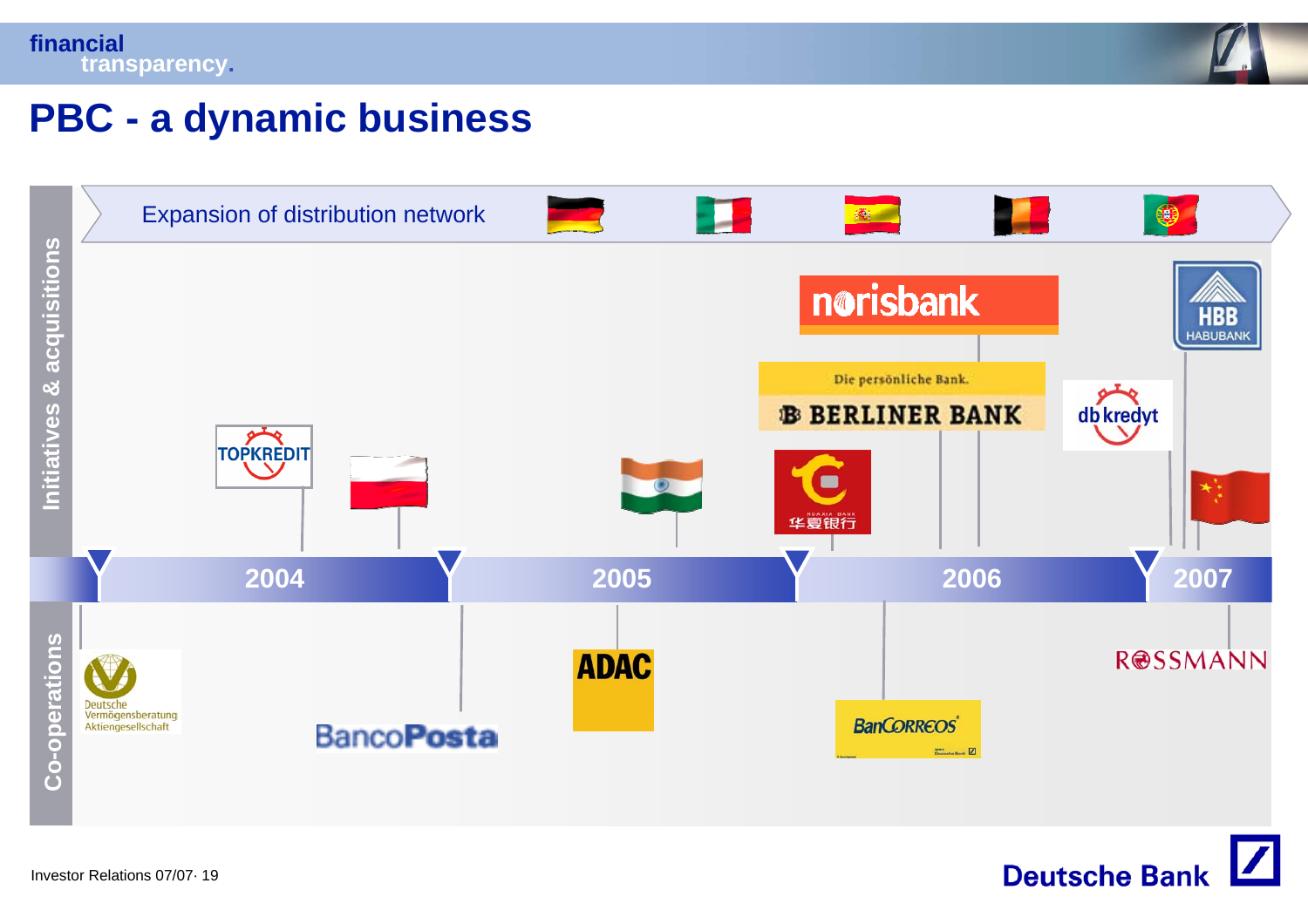# **PBC - revenue growth outperforming GDP growth in all markets**

PBC revenues, in EUR bn



Investor Relations 07/07· 20(1) Italy, Spain, Belgium, Portugal (2) Poland, India, China (3) CAGR 2004-2006, weighted average, source: Global Insight WWM Note: 2004 based on U.S. GAAP, from 2006 onwards based on IFRS

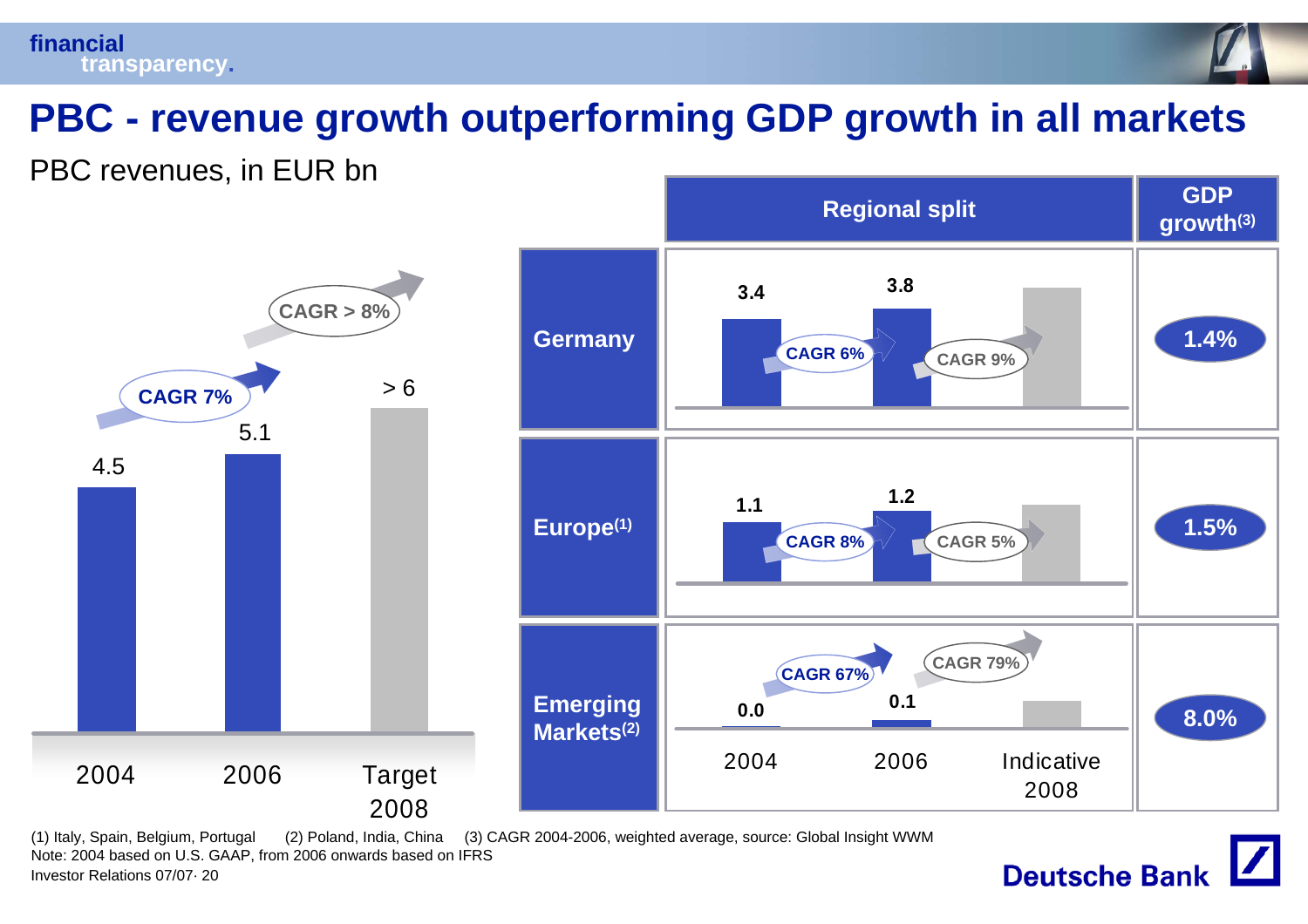



**Deutsche Bank** 

# **PBC - results include massive investments in future growth**



Investor Relations 07/07· 21Note: 2005 figures based on U.S.GAAP, from 2006 onwards based on IFRS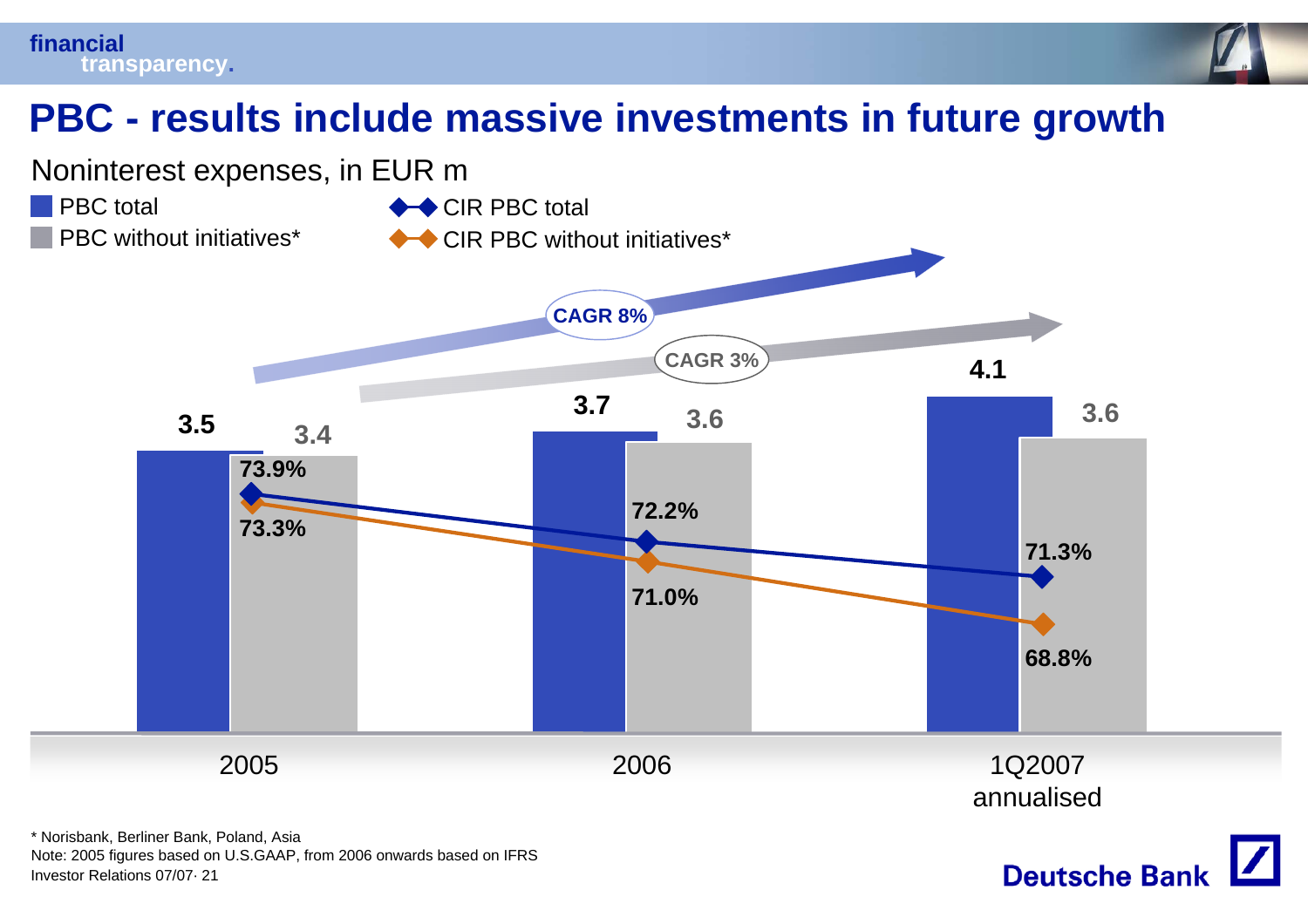

#### **PBC will deliver on clear targets**

|                                   | <b>Strategic focus</b>                                  |                                   |
|-----------------------------------|---------------------------------------------------------|-----------------------------------|
|                                   | <b>Advisory</b><br><b>Banking</b>                       | <b>Consumer</b><br><b>Banking</b> |
| <b>Germany</b>                    | Keep revenue momentum<br>and capitalise on acquisitions |                                   |
| <b>Europe</b>                     | Strengthen 'visibility' of our<br>franchises            |                                   |
| <b>Emerging</b><br><b>Markets</b> | Get foothold in high<br>growth regions                  |                                   |
| 'One bank'                        | Further capitalise on<br>'one bank' philosophy          |                                   |



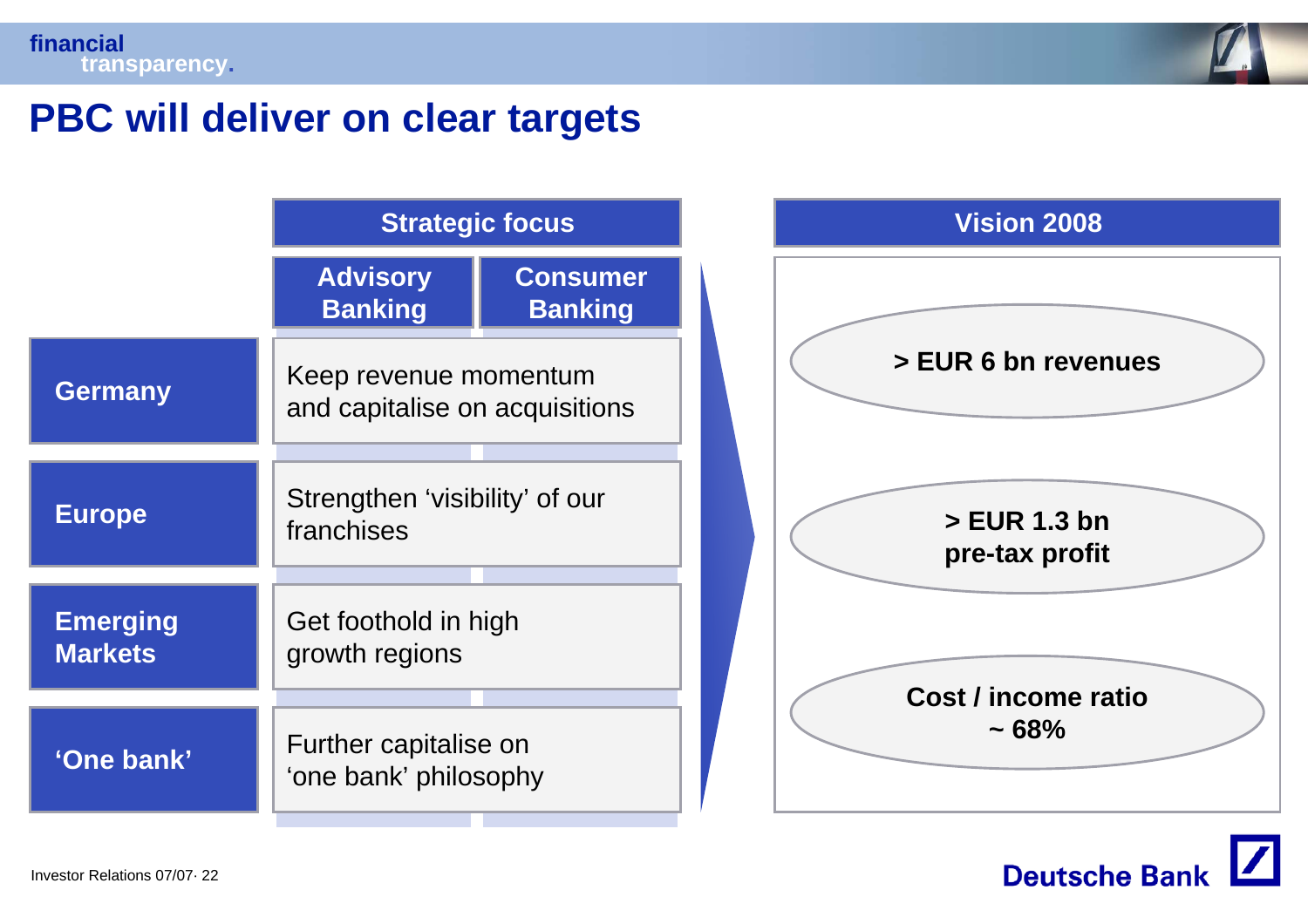#### **Returns on capital have improved strongly in all businesses**

20022006

|                                                                                                                                                                                                                                                                     |                                           | <b>AVGIAYG AVLIVG GYUILY</b><br>(in EUR bn) | <b>Pre-tax RoE</b> $(2)$ (in $\%$ ) |
|---------------------------------------------------------------------------------------------------------------------------------------------------------------------------------------------------------------------------------------------------------------------|-------------------------------------------|---------------------------------------------|-------------------------------------|
|                                                                                                                                                                                                                                                                     | Group <sup>(1)</sup>                      | 31.2<br>25.4                                | $\overline{4}$<br>33                |
|                                                                                                                                                                                                                                                                     | <b>Corporate Banking &amp; Securities</b> | 15.3<br>16.0                                | 6<br>34                             |
| CIB                                                                                                                                                                                                                                                                 | <b>Global Transaction Banking</b>         | 2.2<br>1.1                                  | 22<br>66                            |
|                                                                                                                                                                                                                                                                     | Asset and Wealth Management               | 5.7<br>4.9                                  | $\overline{7}$<br>18                |
| PCAM                                                                                                                                                                                                                                                                | <b>Private &amp; Business Clients</b>     | 1.6<br>2.3                                  | 33<br>45                            |
|                                                                                                                                                                                                                                                                     | <b>Corporate Investments</b>              | 6.5                                         | (13)<br>34                          |
| (1) Group incl. Consolidations & Adjustments<br>(2) Underlying for 2002, reported for 2006<br>Note: Figures may not add up due to rounding differences and capital not allocated to businesses;<br>2002 figures reflect segment composition as of 31 December 2004; |                                           |                                             |                                     |

**Average active equity** 

2002 based on U.S. GAAP; 2006 based on IFRS

Investor Relations 07/07· 23

**financial**

**transparency.**

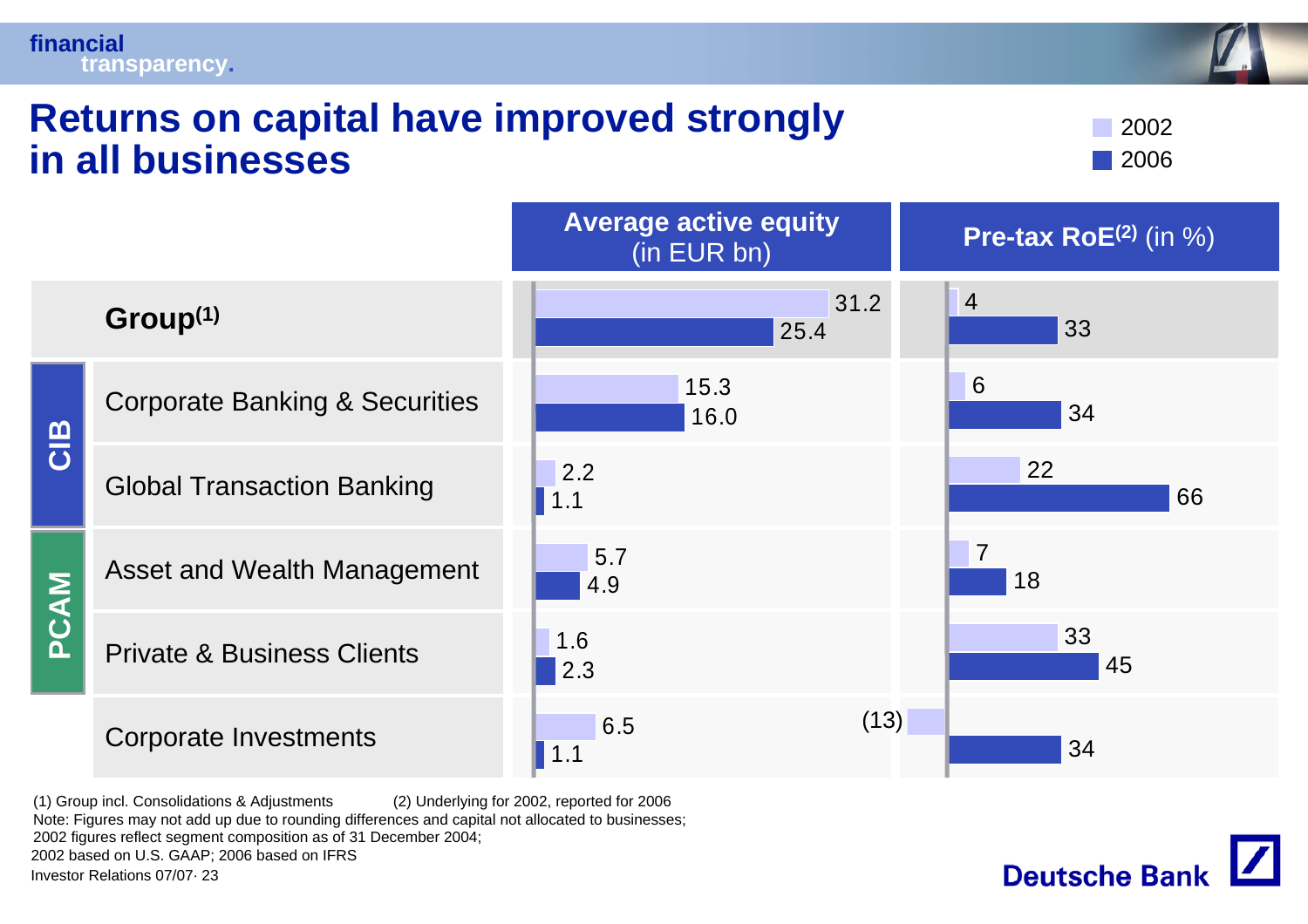

#### **Agenda**



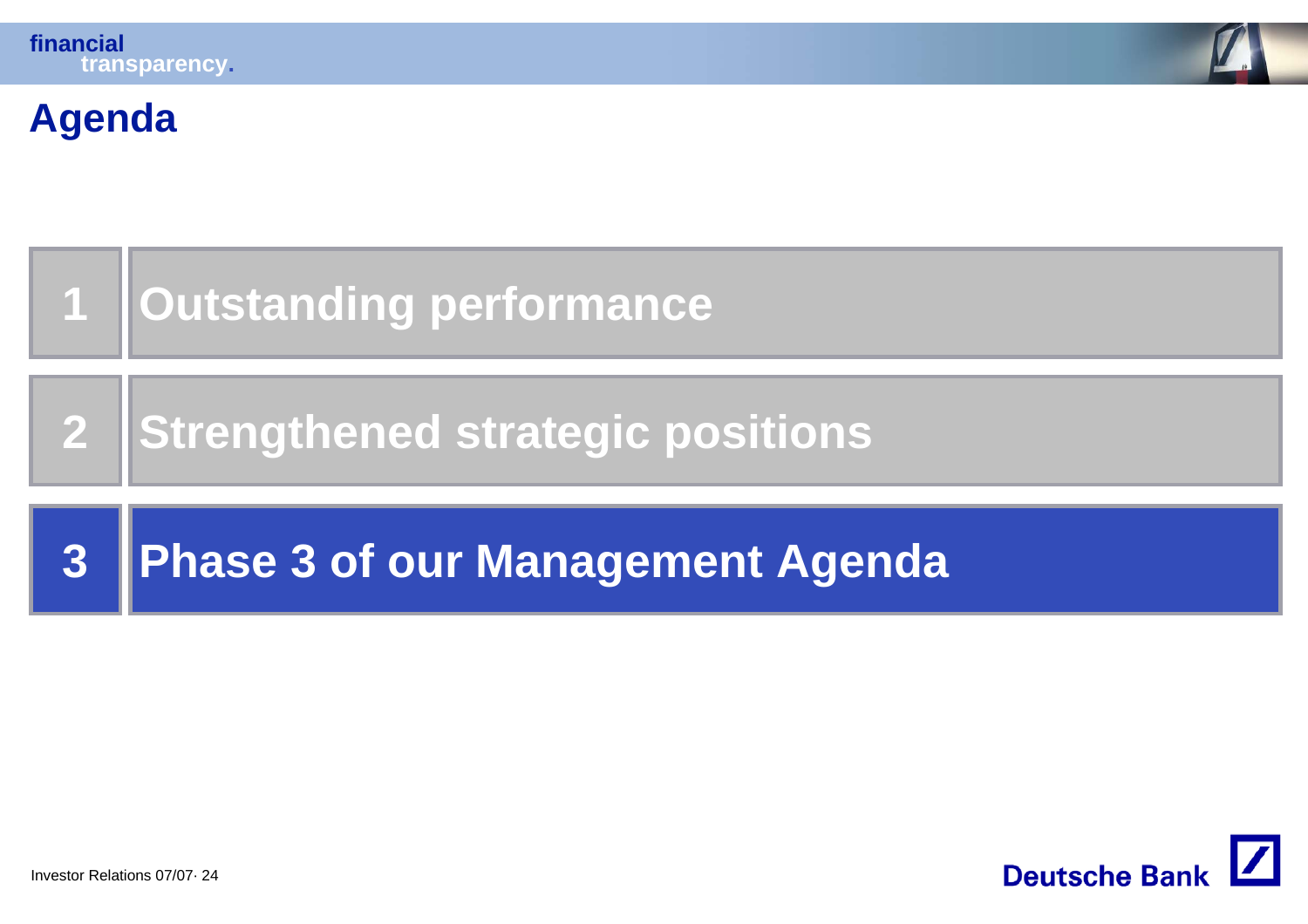

#### **The current phase of our strategy**

**2002 – 2003: Refocusing the business**

#### **Management Agenda Phase 1 Management Agenda Phase 2**

**2004 – 2005: Growth and 25% RoE**

#### **Management Agenda Phase 3**

#### **2006 – 2008 Leveraging our global platform for accelerated growth**

| Maintain our cost, risk capital and  | Continue to invest in organic growth and |
|--------------------------------------|------------------------------------------|
| regulatory discipline                | 'bolt-on' acquisitions                   |
| Further grow our 'stable' businesses | Build on our competitive                 |
| in PCAM and GTB                      | edge in CIB                              |

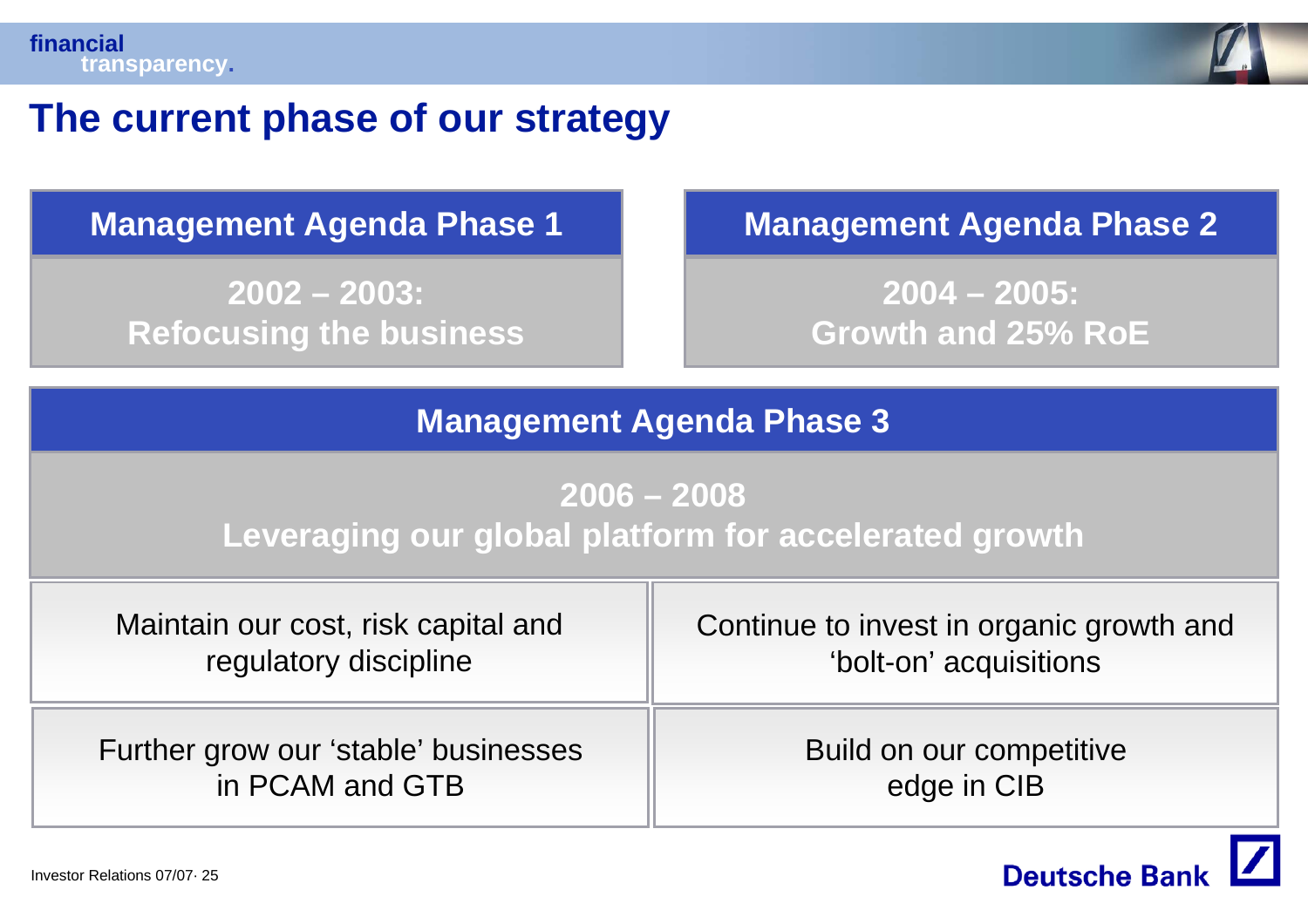# **Maintain our cost, risk, capital and regulatory discipline**



**Deutsche Bank** 

(2) At year end Note: 2002 – 2005 based on U.S. GAAP, 2006 onwards based on IFRS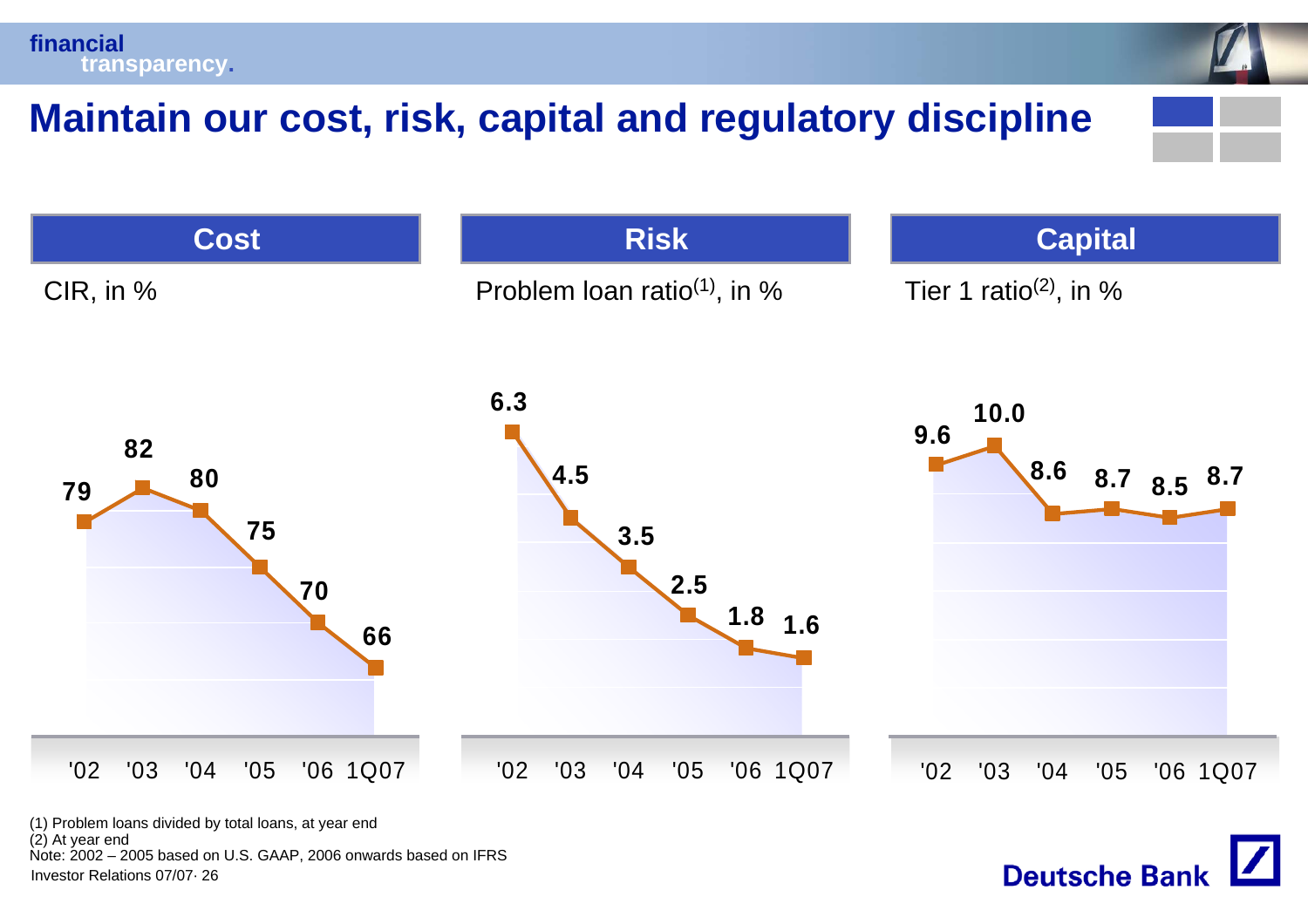



# **Continue to invest in organic growth and 'bolt-on' acquisitions**

Acquisitions, partnerships and organic investments



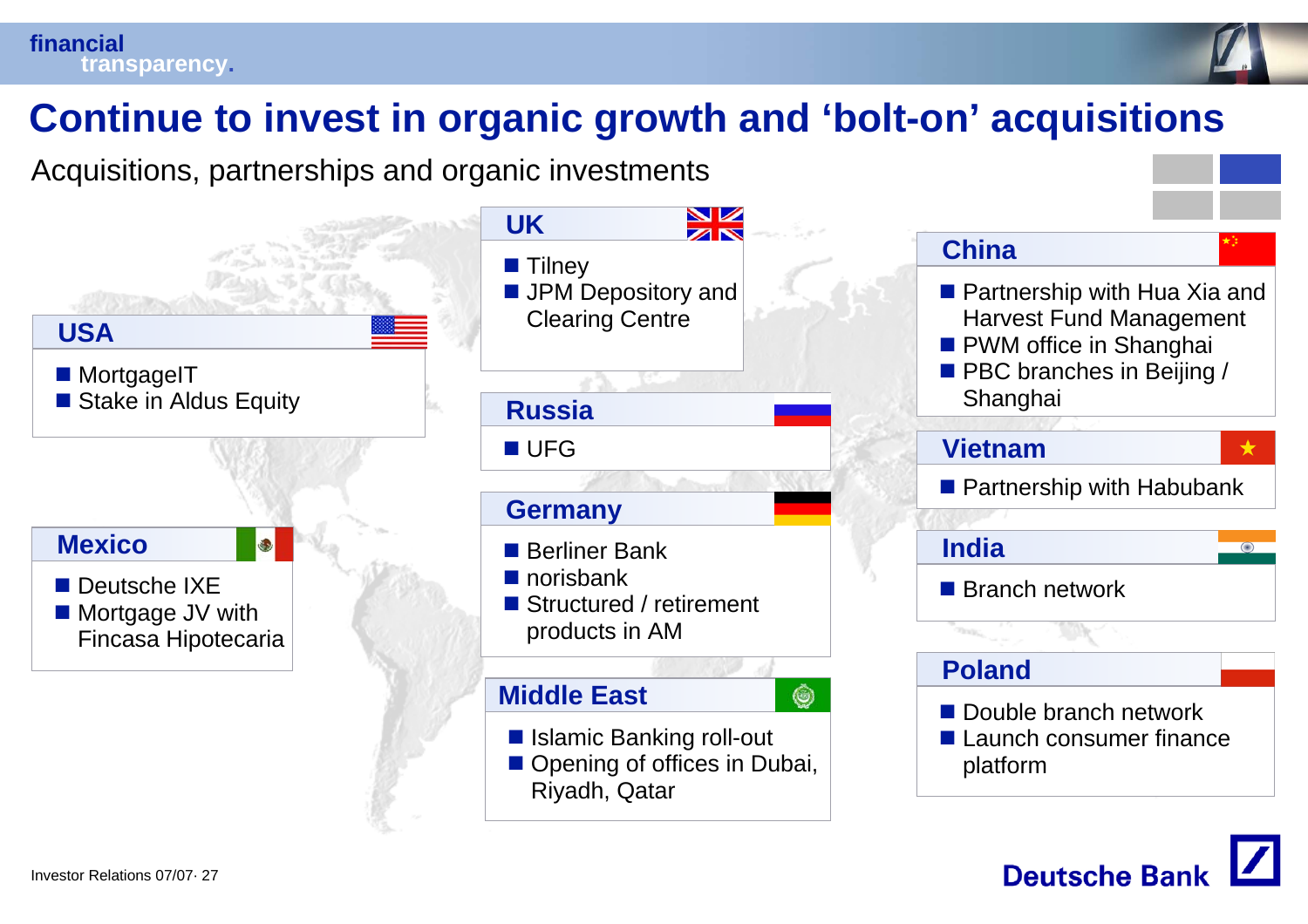

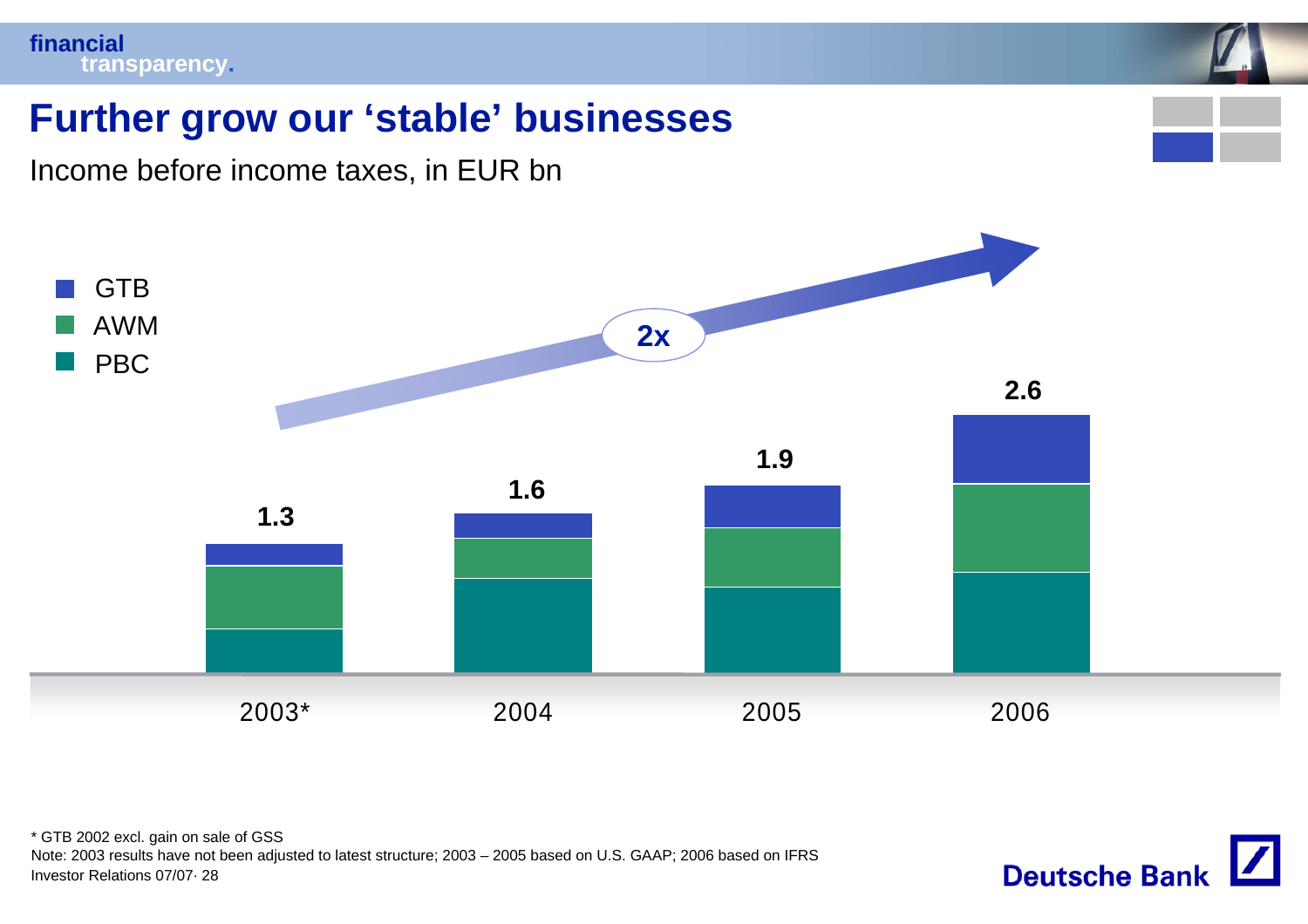

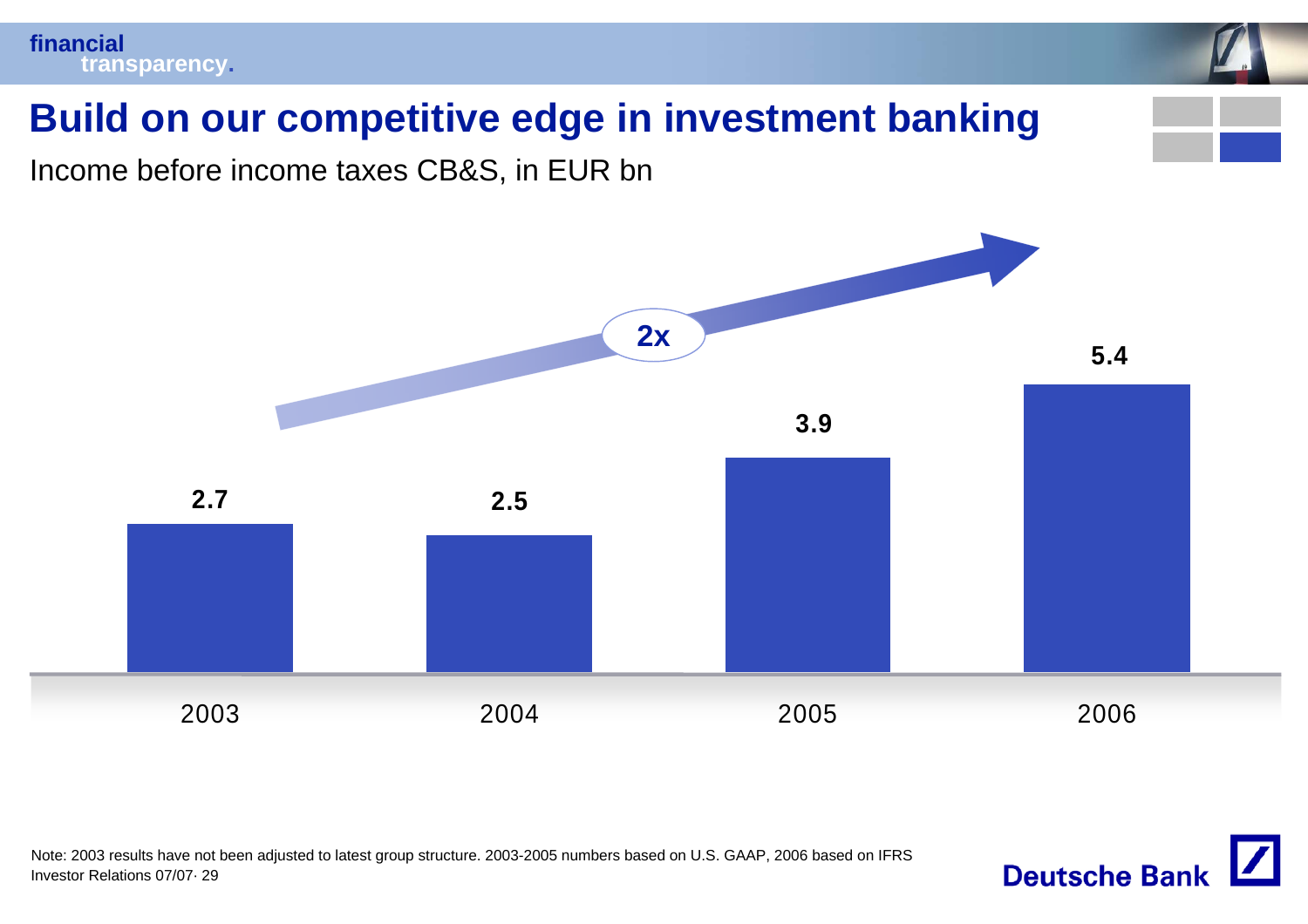

# **We are confident of delivering on our Group targets**